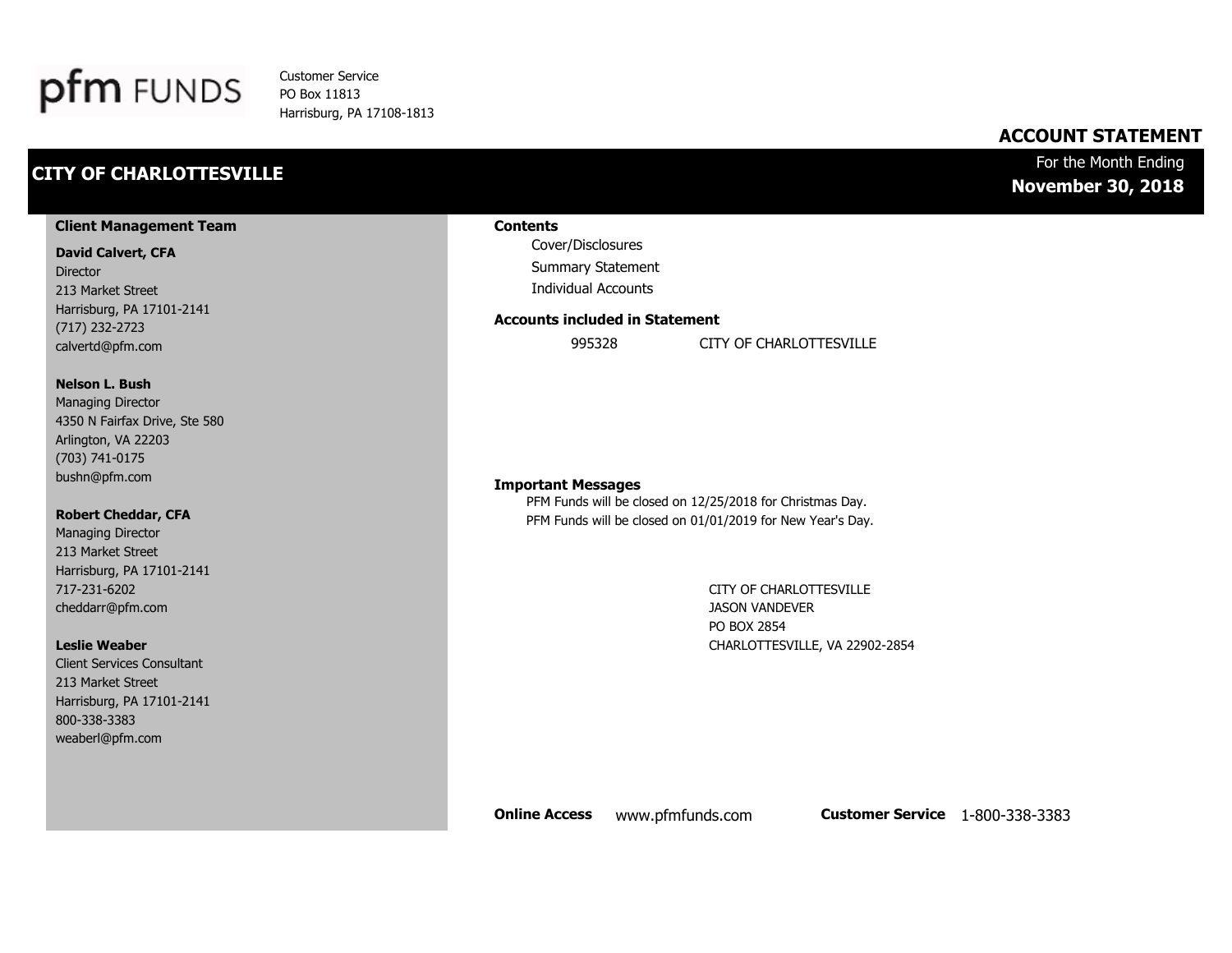Important Disclosures

#### **Important Disclosures**

This statement is for general information purposes only and is not intended to provide specific advice or recommendations. PFM Asset Management LLC ("PFM") is an investment advisor registered with the Securities and Exchange Commission, and is required to maintain a written disclosure statement of our background and business experience. If you would like to receive a copy of our current disclosure statement, please contact Service Operations at the address below.

**Proxy Voting** PFM does not normally receive proxies to vote on behalf of its clients. However, it does on occasion receive consent requests. In the event a consent request is received the portfolio manager contacts the client and then proceeds according to their instructions. PFM's Proxy Voting Policy is available upon request by contacting Service Operations at the address below.

**Questions About an Account** PFM's monthly statement is intended to detail our investment advisory activity as well as the activity of any accounts held by clients in pools that are managed by PFM. The custodian bank maintains the control of assets and executes (i.e., settles) all investment transactions. The custodian statement is the official record of security and cash holdings and transactions. PFM recognizes that clients may use these reports to facilitate record keeping and that the custodian bank statement and the PFM statement should be reconciled and differences resolved. Many custodians use a settlement date basis which may result in the need to reconcile due to a timing difference. **Account Control** PFM does not have the authority to withdraw funds from or deposit funds to the custodian. Our clients retain responsibility for their internal accounting policies; implementing and enforcing internal controls and generating ledger entries or otherwise recording transactions. **Market Value** Generally, PFM's market prices are derived from closing bid prices as of the last business day of the month as supplied by ICE Data Services or Bloomberg. Where prices are not available from generally recognized sources the securities are priced using a yield-based matrix system to arrive at an estimated market value. Prices that fall between data points are interpolated. Non-negotiable FDIC-insured bank certificates of deposit are priced at par. Although PFM believes the prices to be reliable, the values of the securities do not always represent the prices at which the securities could have been bought or sold. Explanation of the valuation methods for money market and TERM funds is contained in the appropriate fund information statement.

**Amortized Cost** The original cost of the principal of the security is adjusted for the amount of the periodic reduction of any discount or premium from the purchase date until the date of the report. Discount or premium with respect to short term securities (those with less than one year to maturity at time of issuance) is amortized on a straightline basis. Such discount or premium with respect to longer term securities is amortized using the constant yield basis.

**Tax Reporting** Cost data and realized gains / losses are provided for informational purposes only. Please review for accuracy and consult your tax advisor to determine the tax consequences of your security transactions. PFM does not report such information to the IRS or other taxing authorities and is not responsible for the accuracy of such information that may be required to be reported to federal, state or other taxing authorities. **Financial Situation** In order to better serve you, PFM should be promptly notified of any material change in your investment objective or financial situation.

**Callable Securities** Securities subject to redemption prior to maturity may be redeemed in whole or in part before maturity, which could affect the yield represented.

**Portfolio** The securities in this portfolio, including shares of mutual funds, are not guaranteed or otherwise protected by PFM, the FDIC (except for certain non-negotiable certificates of deposit) or any government agency. Investment in securities involves risks, including the possible loss of the amount invested. Actual settlement values, accrued interest, and amortized cost amounts may vary for securities subject to an adjustable interest rate or subject to principal paydowns. Any changes to the values shown may be reflected within the next monthly statement's beginning values. **Rating** Information provided for ratings is based upon a good faith inquiry of selected sources, but its accuracy and completeness cannot be guaranteed. Shares of some money market and TERM funds are marketed through representatives of PFM's wholly owned subsidiary, PFM Fund Distributors, Inc. PFM Fund Distributors, Inc. is registered with the SEC as a broker/dealer and is a member of the Financial Industry Regulatory Authority ("FINRA") and the Municipal Securities Rulemaking Board ("MSRB"). You may reach the FINRA by calling the FINRA Regulator Public Disclosure Hotline at 1-888-289-9999 or at the FINRA Regulation Internet website address www.nasd.com. A brochure describing the FINRA Regulation Public Disclosure Program is also available from the FINRA upon request.

#### **Key Terms and Definitions**

*Dividends* on money market funds consist of interest earned, plus any discount ratably amortized to the date of maturity, plus all realized gains and losses on the sale of securities prior to maturity, less ratable amortization of any premium and all accrued expenses to the fund. Dividends are accrued daily and may be paid either monthly or quarterly. The monthly earnings on this statement represent the estimated dividend accrued for the month for any program that distributes earnings on a quarterly basis. There is no guarantee that the estimated amount will be paid on the actual distribution date.

*Current Yield* is the net change, exclusive of capital changes and income other than investment income, in the value of a hypothetical fund account with a balance of one share over the seven-day base period including the statement date, expressed as a percentage of the value of one share (normally \$1.00 per share) at the beginning of the seven-day period. This resulting net change in account value is then annualized by multiplying it by 365 and dividing the result by 7. The yields quoted should not be considered a representation of the yield of the fund in the future, since the yield is not fixed.

*Average maturity* represents the average maturity of all securities and investments of a portfolio, determined by multiplying the par or principal value of each security or investment by its maturity (days or years), summing the products, and dividing the sum by the total principal value of the portfolio. The stated maturity date of mortgage backed or callable securities are used in this statement. However the actual maturity of these securities could vary depending on the level or prepayments on the underlying mortgages or whether a callable security has or is still able to be called.

*Monthly distribution yield* represents the net change in the value of one share (normally \$1.00 per share) resulting from all dividends declared during the month by a fund expressed as a percentage of the value of one share at the beginning of the month. This resulting net change is then annualized by multiplying it by 365 and dividing it by the number of calendar days in the month.

*YTM at Cost* The yield to maturity at cost is the expected rate of return, based on the original cost, the annual interest receipts, maturity value and the time period from purchase date to maturity, stated as a percentage, on an annualized basis.

*YTM at Market* The yield to maturity at market is the rate of return, based on the current market value, the annual interest receipts, maturity value and the time period remaining until maturity, stated as a percentage, on an annualized basis.

*Managed Account* A portfolio of investments managed discretely by PFM according to the client's specific investment policy and requirements. The investments are directly owned by the client and held by the client's custodian.

*Unsettled Trade* A trade which has been executed however the final consummation of the security transaction and payment has not yet taken place.

Please review the detail pages of this statement carefully. If you think your statement is wrong, missing account information, or if you need more information about a transaction, please contact PFM within 60 days of receipt. If you have other concerns or questions regarding your account you should contact a member of your client management team or PFM Service Operations at the address below.

> PFM Asset Management LLC Attn: Service Operations 213 Market Street Harrisburg, PA 17101

PFM Fund Distributors, Inc. (PFMFD), a wholly-owned broker dealer subsidiary of PFM Asset Management LLC, is registered with the U.S. Securities and Exchange Commission (SEC) and is subject to the Rules of the Municipal Se as it relates to the distribution of shares of local government investment pools. PFMFD is required to inform you of the availability of the MSRB Investor Brochure which describes the protections that may be provided by th **with an appropriate regulatory authority. The MSRB Investor Brochure can be found on the MSRB's website at www.msrb.org.**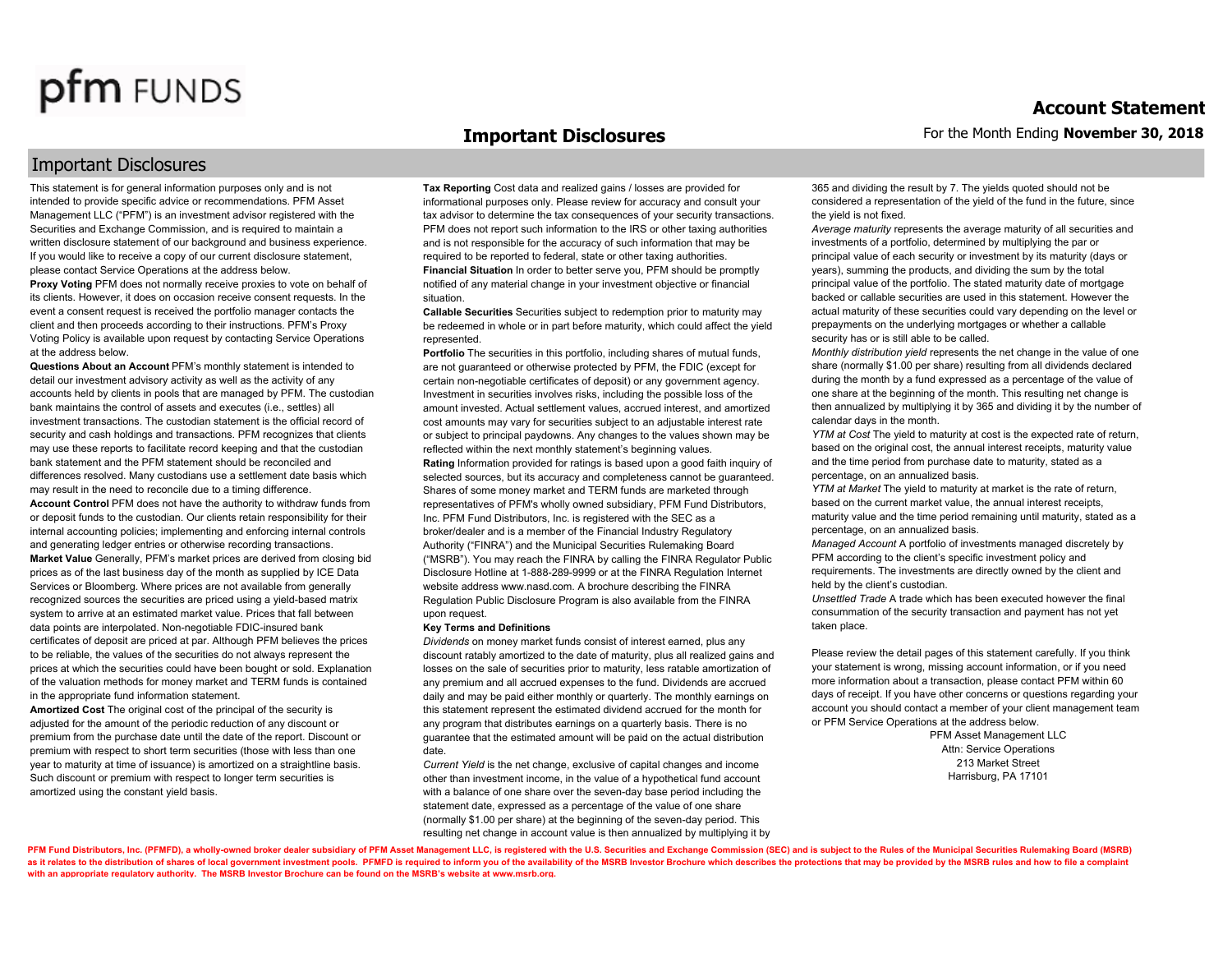## Account Statement - Transaction Summary For the Month Ending November 30, 2018

### CITY OF CHARLOTTESVILLE - CITY OF CHARLOTTESVILLE - 995328

| <b>PFM Funds - Govt Select, Insti Cl</b> |                 |
|------------------------------------------|-----------------|
| <b>Opening Market Value</b>              | 1,066,009.68    |
| Purchases                                | 3,294,508.65    |
| Redemptions                              | (1,716,338.97)  |
| <b>Unsettled Trades</b>                  | 0.00            |
| Change in Value                          | 0.00            |
| <b>Closing Market Value</b>              | \$2,644,179.36  |
| Cash Dividends and Income                | 2,258.74        |
| <b>PFM Funds Managed Account</b>         |                 |
| <b>Opening Market Value</b>              | 40,327,507.54   |
| Purchases                                | 1,707,970.00    |
| Redemptions                              | (3,235,000.00)  |
| <b>Unsettled Trades</b>                  | 0.00            |
| Change in Value                          | 55,995.75       |
| <b>Closing Market Value</b>              | \$38,856,473.29 |
| Cash Dividends and Income                | 65,729.18       |

| <b>Asset Summary</b>              |                          |                         |
|-----------------------------------|--------------------------|-------------------------|
|                                   | <b>November 30, 2018</b> | <b>October 31, 2018</b> |
| PFM Funds - Govt Select, Instl Cl | 2,644,179.36             | 1,066,009.68            |
| <b>PFM Funds Managed Account</b>  | 38,856,473.29            | 40,327,507.54           |
| Total                             | \$41,500,652.65          | \$41,393,517.22         |
| <b>Asset Allocation</b>           |                          |                         |

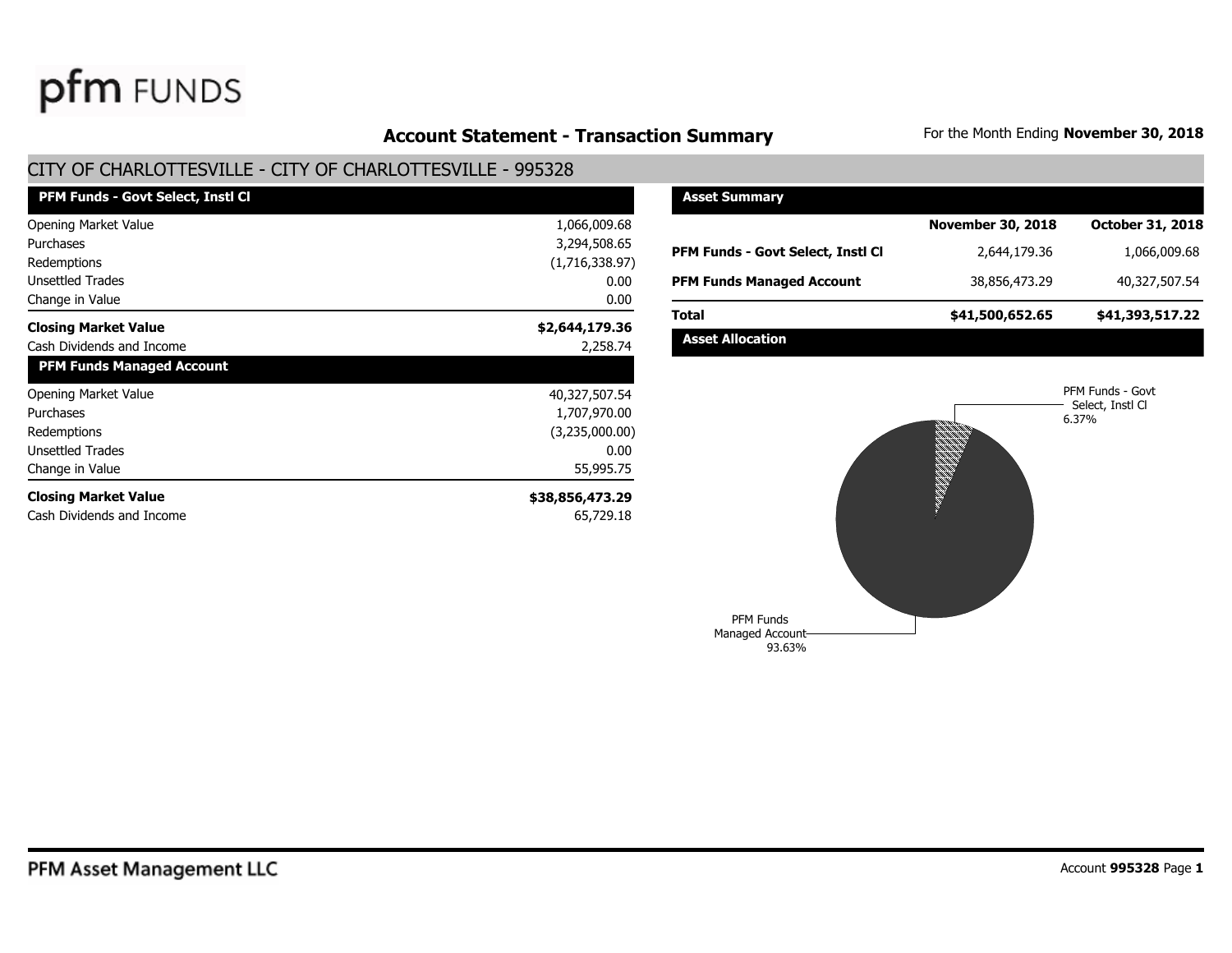#### **Managed Account Summary Statement** For the Month Ending November 30, 2018

### CITY OF CHARLOTTESVILLE - CITY OF CHARLOTTESVILLE - 995328 - (14201376)

| <b>Transaction Summary - Money Market</b>     |              | <b>Transaction Summary - Managed Account</b>   |                 | <b>Account Total</b>        |                 |  |
|-----------------------------------------------|--------------|------------------------------------------------|-----------------|-----------------------------|-----------------|--|
| <b>Opening Market Value</b><br>\$1,066,009.68 |              | <b>Opening Market Value</b>                    | \$40,327,507.54 | <b>Opening Market Value</b> | \$41,393,517.22 |  |
| Purchases                                     | 3,294,508.65 | Maturities/Calls                               | (3,235,000.00)  |                             |                 |  |
| Redemptions<br>(1,716,338.97)                 |              | 0.00<br>Principal Dispositions                 |                 |                             |                 |  |
|                                               |              | <b>Principal Acquisitions</b>                  | 1,707,970.00    |                             |                 |  |
|                                               |              | <b>Unsettled Trades</b>                        | 0.00            |                             |                 |  |
|                                               |              | Change in Current Value                        | 55,995.75       |                             |                 |  |
| <b>Closing Market Value</b><br>\$2,644,179.36 |              | <b>Closing Market Value</b><br>\$38,856,473.29 |                 | <b>Closing Market Value</b> | \$41,500,652.65 |  |
| Dividend                                      | 2,258.74     |                                                |                 |                             |                 |  |

| <b>Earnings Reconciliation (Cash Basis) - Managed Account</b> |            |
|---------------------------------------------------------------|------------|
| Interest/Dividends/Coupons Received                           | 57,249.91  |
| Less Purchased Interest Related to Interest/Coupons           | (4,205.73) |
| Plus Net Realized Gains/Losses                                | 12,685.00  |
|                                                               |            |

#### Dividends Less Beginning Accrued Interest Less Beginning Amortized Value of Securities Less Cost of New Purchases Plus Coupons/Dividends Received Plus Proceeds of Maturities/Calls/Principal Payments Plus Proceeds from Sales Ending Accrued Interest Ending Amortized Value of Securities **Earnings Reconciliation (Accrual Basis) Managed Account Total**  39,125,282.50 41,769,461.86 121,119.05 0.00 3,235,000.00 57,249.91 (1,712,175.73) (40,635,473.64) (126,650.65) 0.00 121,119 1,716,338. 3,235,000 57,249  $(5,006,684)$  $(41,701,483)$  $(126, 650$ 2,258.74

**Total Accrual Basis Earnings \$64,351.44 \$66,610.18** 

|    | <b>Cash Balance</b>         |        |
|----|-----------------------------|--------|
|    | <b>Closing Cash Balance</b> | \$0.00 |
| 3) |                             |        |
|    |                             |        |

#### **\$65,729.18**

| al   | <b>Cash Transactions Summary- Managed Account</b> |                |
|------|---------------------------------------------------|----------------|
| .86  | Maturities/Calls                                  | 3,235,000.00   |
| .05  | Sale Proceeds                                     | 0.00           |
| .97  | Coupon/Interest/Dividend Income                   | 57,249.91      |
| .00  | <b>Principal Payments</b>                         | 0.00           |
| .91  | <b>Security Purchases</b>                         | (1,712,175.73) |
| .38) | Net Cash Contribution                             | (1,580,074.18) |
| .32) | Reconciling Transactions                          | 0.00           |
| .65) |                                                   |                |
| 71   |                                                   |                |

**Total Cash Basis Earnings**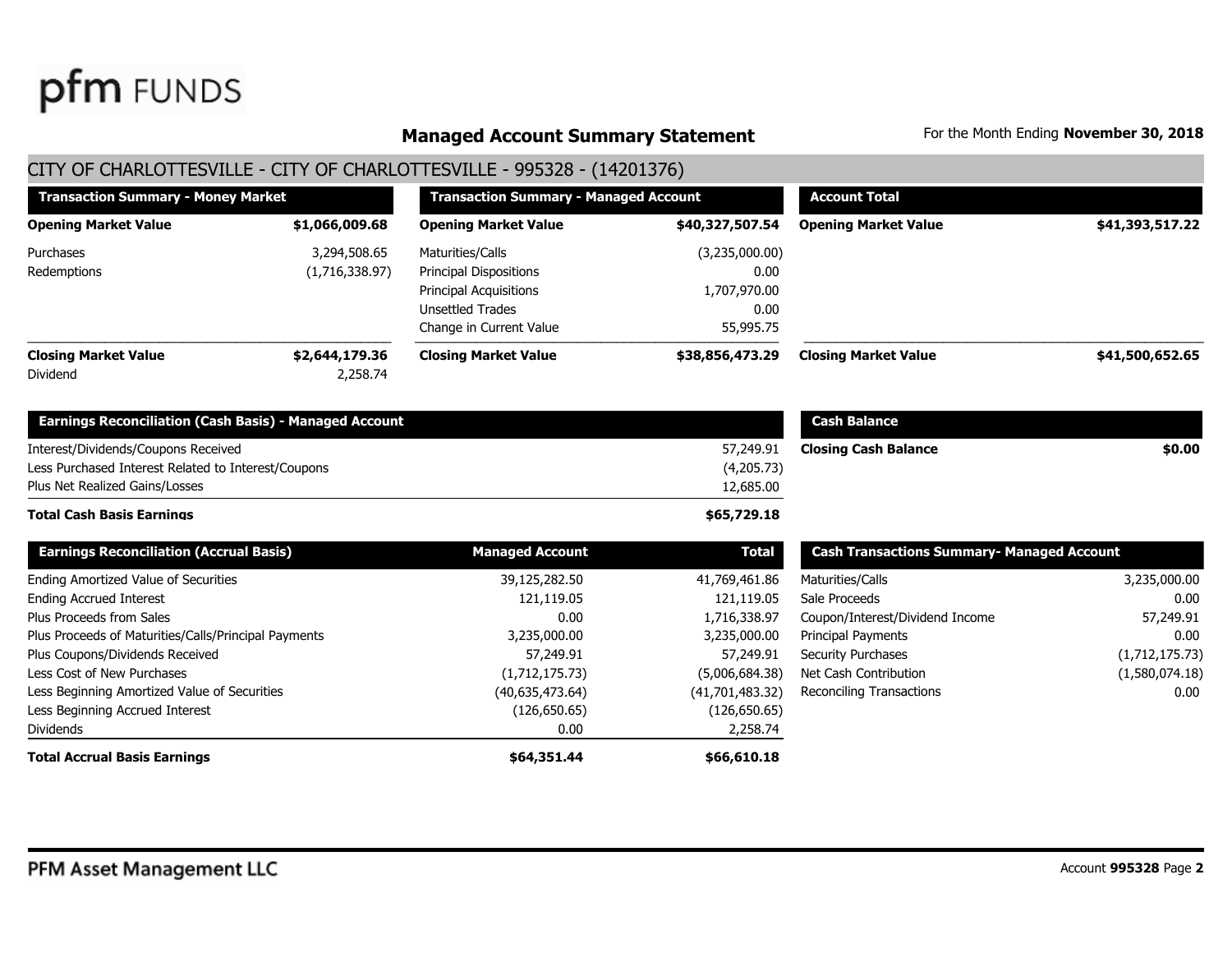### **Portfolio Summary and Statistics** For the Month Ending **November 30, 2018**

### CITY OF CHARLOTTESVILLE - CITY OF CHARLOTTESVILLE - 995328 - (14201376)

| <b>Account Summary</b>            |               |                       |                |  |  |  |  |  |  |
|-----------------------------------|---------------|-----------------------|----------------|--|--|--|--|--|--|
| <b>Description</b>                | Par Value     | <b>Market Value</b>   | <b>Percent</b> |  |  |  |  |  |  |
| U.S. Treasury Bond / Note         | 10,850,000.00 | 10,679,286.80         | 25.73          |  |  |  |  |  |  |
| Federal Agency Bond / Note        | 13,875,000.00 | 13,752,192.50         | 33.14          |  |  |  |  |  |  |
| Corporate Note                    | 6,225,000.00  | 6,150,640.03          | 14.82          |  |  |  |  |  |  |
| <b>Commercial Paper</b>           | 5,175,000.00  | 5,123,462.93          | 12.35          |  |  |  |  |  |  |
| Certificate of Deposit            | 3,175,000.00  | 3,150,891.03          | 7.59           |  |  |  |  |  |  |
| <b>Managed Account Sub-Total</b>  | 39,300,000.00 | 38,856,473.29         | 93.63%         |  |  |  |  |  |  |
| <b>Accrued Interest</b>           |               | 121,119.05            |                |  |  |  |  |  |  |
| Total Portfolio                   | 39,300,000.00 | 38,977,592.34         |                |  |  |  |  |  |  |
| PFM Funds - Govt Select, Instl Cl | 2,644,179.36  | 2,644,179.36          | 6.37           |  |  |  |  |  |  |
| <b>Total Investments</b>          | 41,944,179.36 | 41,621,771.70 100.00% |                |  |  |  |  |  |  |
| <b>Unsettled Trades</b>           | 0.00          | 0.00                  |                |  |  |  |  |  |  |





#### **Maturity Distribution Characteristics**

| Yield to Maturity at Cost         | 1.94% |
|-----------------------------------|-------|
| Yield to Maturity at Market       | 2.77% |
| Duration to Worst                 | 1.04  |
| Weighted Average Days to Maturity | 389   |



**pfm** FUNDS

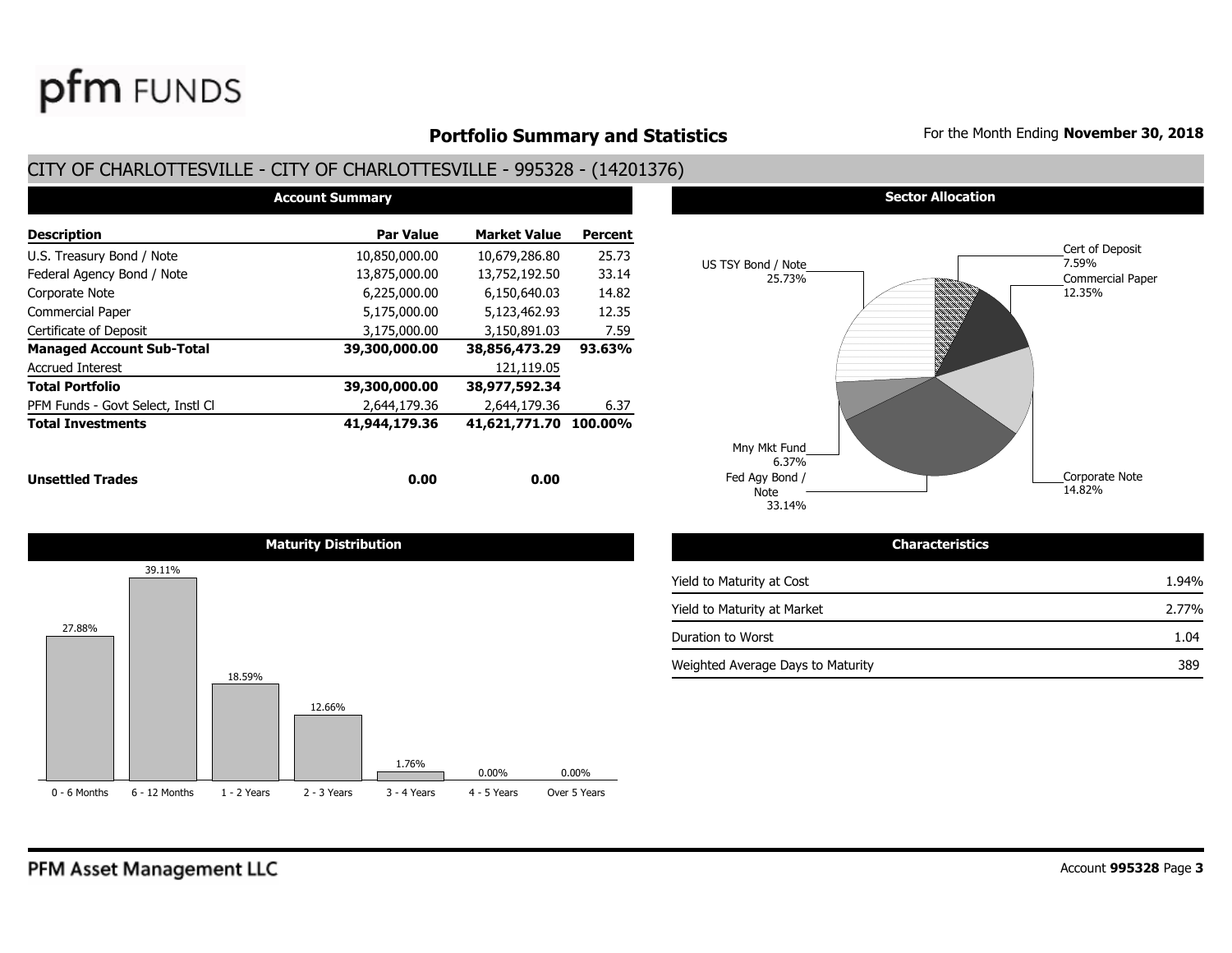# PFM Asset Management LLC

pfm FUNDS

| <b>Managed Account Issuer Su</b>                             |  |
|--------------------------------------------------------------|--|
| )I ATTECUILLE – CITY AE CHADLATTECUILLE – 00E220 – (14201274 |  |

## CITY OF CHARLOTTESVILLE - CITY OF CHARLOTTESVILLE - 995328 - (14201376)

| <b>Issuer Summary</b>              |                     |                |
|------------------------------------|---------------------|----------------|
|                                    | <b>Market Value</b> |                |
| Issuer                             | of Holdings         | <b>Percent</b> |
| APPLE INC                          | 763,300.00          | 1.84           |
| <b>BANK OF MONTREAL</b>            | 994,392.00          | 2.40           |
| BERKSHIRE HATHAWAY INC             | 879,001.44          | 2.12           |
| <b>BNP PARIBAS</b>                 | 1,193,215.20        | 2.88           |
| CANADIAN IMPERIAL BANK OF COMMERCE | 980,392.00          | 2.36           |
| EXXON MOBIL CORP                   | 739,539.00          | 1.78           |
| <b>FANNIE MAE</b>                  | 7,867,679.00        | 18.96          |
| FEDERAL HOME LOAN BANKS            | 2,905,339.50        | 7.00           |
| FREDDIE MAC                        | 2,979,174.00        | 7.18           |
| GOLDMAN SACHS GROUP INC            | 1,198,124.11        | 2.89           |
| Johnson & Johnson                  | 210,862.97          | 0.51           |
| JP MORGAN CHASE & CO               | 982,676.00          | 2.37           |
| MICROSOFT CORP                     | 731,041.50          | 1.76           |
| MITSUBISHI UFJ FINANCIAL GROUP INC | 972,787.73          | 2.34           |
| MIZUHO FINANCIAL GROUP INC.        | 974,038.92          | 2.35           |
| PFM Funds - Govt Select, Instl Cl  | 2,644,179.36        | 6.37           |
| PROCTER & GAMBLE CO                | 249,612.87          | 0.60           |
| SWEDBANK AB                        | 978,728.00          | 2.36           |
| TORONTO-DOMINION BANK              | 798,865.60          | 1.92           |
| TOYOTA MOTOR CORP                  | 987,103.85          | 2.38           |
| UNITED STATES TREASURY             | 10,679,286.80       | 25.72          |
| WESTPAC BANKING CORP               | 791,312.80          | 1.91           |
| Total                              | \$41,500,652.65     | 100.00%        |

### **Credit Quality (S&P Ratings)**



**Managed Account Issuer Summary** For the Month Ending **November 30, 2018**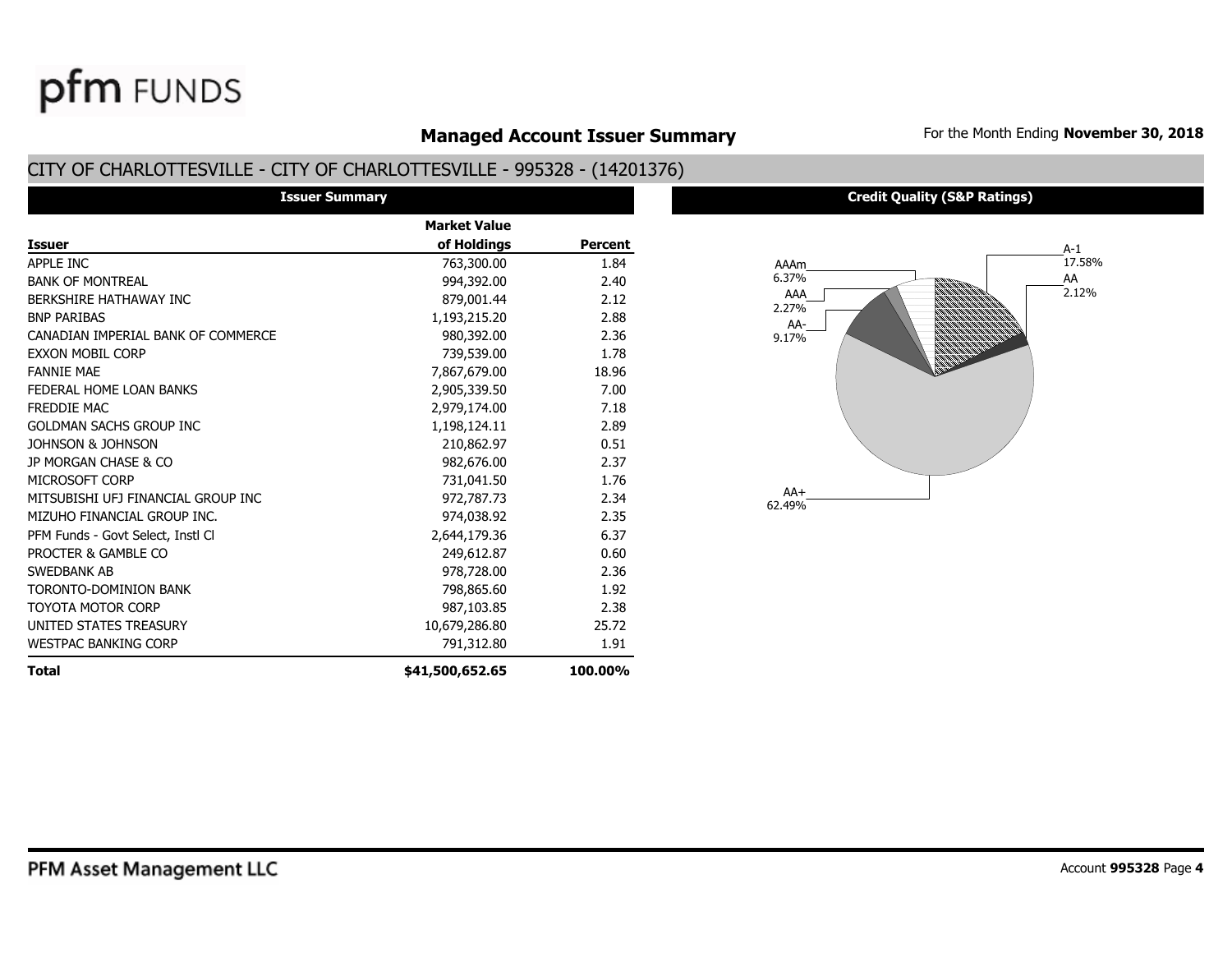### **Managed Account Detail of Securities Held** For the Month Ending November 30, 2018

### CITY OF CHARLOTTESVILLE - CITY OF CHARLOTTESVILLE - 995328 - (14201376)

| <b>CUSIP</b> | Par | S&P | Moody's<br>Rating                                                                                                                                                                                                                                                                     | <b>Trade</b><br><b>Date</b> | Settle<br><b>Date</b> | <b>Original</b><br>Cost | <b>YTM</b><br>at Cost | <b>Accrued</b><br><b>Interest</b> | <b>Amortized</b><br>Cost | <b>Market</b><br><b>Value</b> |
|--------------|-----|-----|---------------------------------------------------------------------------------------------------------------------------------------------------------------------------------------------------------------------------------------------------------------------------------------|-----------------------------|-----------------------|-------------------------|-----------------------|-----------------------------------|--------------------------|-------------------------------|
|              |     |     |                                                                                                                                                                                                                                                                                       |                             |                       |                         |                       |                                   |                          |                               |
| 912828TC4    |     |     | Aaa                                                                                                                                                                                                                                                                                   | 04/25/18                    | 04/26/18              |                         |                       | 4,184.78                          | 992,446.09               | 990,898.00                    |
| 912828G61    |     |     | Aaa                                                                                                                                                                                                                                                                                   | 12/02/16                    | 12/05/16              | 2,282,020.51            | 1.39                  | 93.75                             | 2,277,377.44             | 2,247,094.85                  |
| 912828XE5    |     |     | Aaa                                                                                                                                                                                                                                                                                   | 05/08/18                    | 05/10/18              | 1,077,140.63            | 2.54                  | 45.33                             | 1,083,253.47             | 1,078,902.00                  |
| 912828XM7    |     |     | Aaa                                                                                                                                                                                                                                                                                   | 11/27/17                    | 11/28/17              | 796,187.50              | 1.81                  | 4,345.11                          | 797,608.31               | 784,500.00                    |
| 9128282V1    |     |     | Aaa                                                                                                                                                                                                                                                                                   | 06/15/18                    | 06/15/18              | 657,043.95              | 2.60                  | 1,974.19                          | 660,664.01               | 658,282.95                    |
| 912828L99    |     |     | Aaa                                                                                                                                                                                                                                                                                   | 11/01/17                    | 11/01/17              | 988,437.50              | 1.77                  | 1,177.49                          | 992,545.83               | 973,047.00                    |
| 912828301    |     |     | Aaa                                                                                                                                                                                                                                                                                   | 10/15/18                    | 10/16/18              | 1,961,093.75            | 2.90                  | 15,108.70                         | 1,963,212.30             | 1,966,328.00                  |
| 9128284B3    |     |     | Aaa                                                                                                                                                                                                                                                                                   | 10/15/18                    | 10/16/18              | 1,975,390.63            | 2.91                  | 10,103.59                         | 1,976,654.98             | 1,980,234.00                  |
|              |     |     |                                                                                                                                                                                                                                                                                       |                             |                       | 10,722,080.10           | 2.29                  | 37,032.94                         | 10,743,762.43            | 10,679,286.80                 |
|              |     |     |                                                                                                                                                                                                                                                                                       |                             |                       |                         |                       |                                   |                          |                               |
| 3130AAE46    |     |     | Aaa                                                                                                                                                                                                                                                                                   | 12/07/16                    | 12/08/16              | 724,971.00              | 1.25                  | 3,398.44                          | 724,998.12               | 723,999.50                    |
| 3135G0J53    |     |     | Aaa                                                                                                                                                                                                                                                                                   | 02/19/16                    | 02/23/16              | 997,640,00              | 1.08                  | 2,638.89                          | 999.812.25               | 996,788.00                    |
| 3135G0J53    |     |     | Aaa                                                                                                                                                                                                                                                                                   | 09/01/16                    | 09/02/16              | 1,000,650.00            | 0.97                  | 2,638.89                          | 1,000,062.44             | 996,788.00                    |
| 3137EADZ9    |     |     | Aaa                                                                                                                                                                                                                                                                                   | 09/01/16                    | 09/02/16              | 2,007,060.00            | 0.99                  | 2,875.00                          | 2,001,014.46             | 1,990,090.00                  |
| 3130A8DB6    |     |     | Aaa                                                                                                                                                                                                                                                                                   | 07/13/16                    | 07/14/16              | 2,015,500.00            | 0.86                  | 10,000.00                         | 2,002,962.72             | 1,984,088,00                  |
|              |     |     | Rating<br>1,000,000.00 AA+<br>2,275,000.00 AA+<br>1,100,000.00 AA+<br>800,000.00 AA+<br>675,000.00 AA+<br>1,000,000.00 AA+<br>2,000,000.00 AA+<br>2,000,000.00 AA+<br>10,850,000.00<br>725,000.00 AA+<br>1.000.000.00 AA+<br>1,000,000.00 AA+<br>2,000,000.00 AA+<br>2,000,000.00 AA+ |                             |                       |                         |                       | 984,765.63 2.32                   |                          |                               |

PFM Asset Management LLC

Account **995328** Page **5**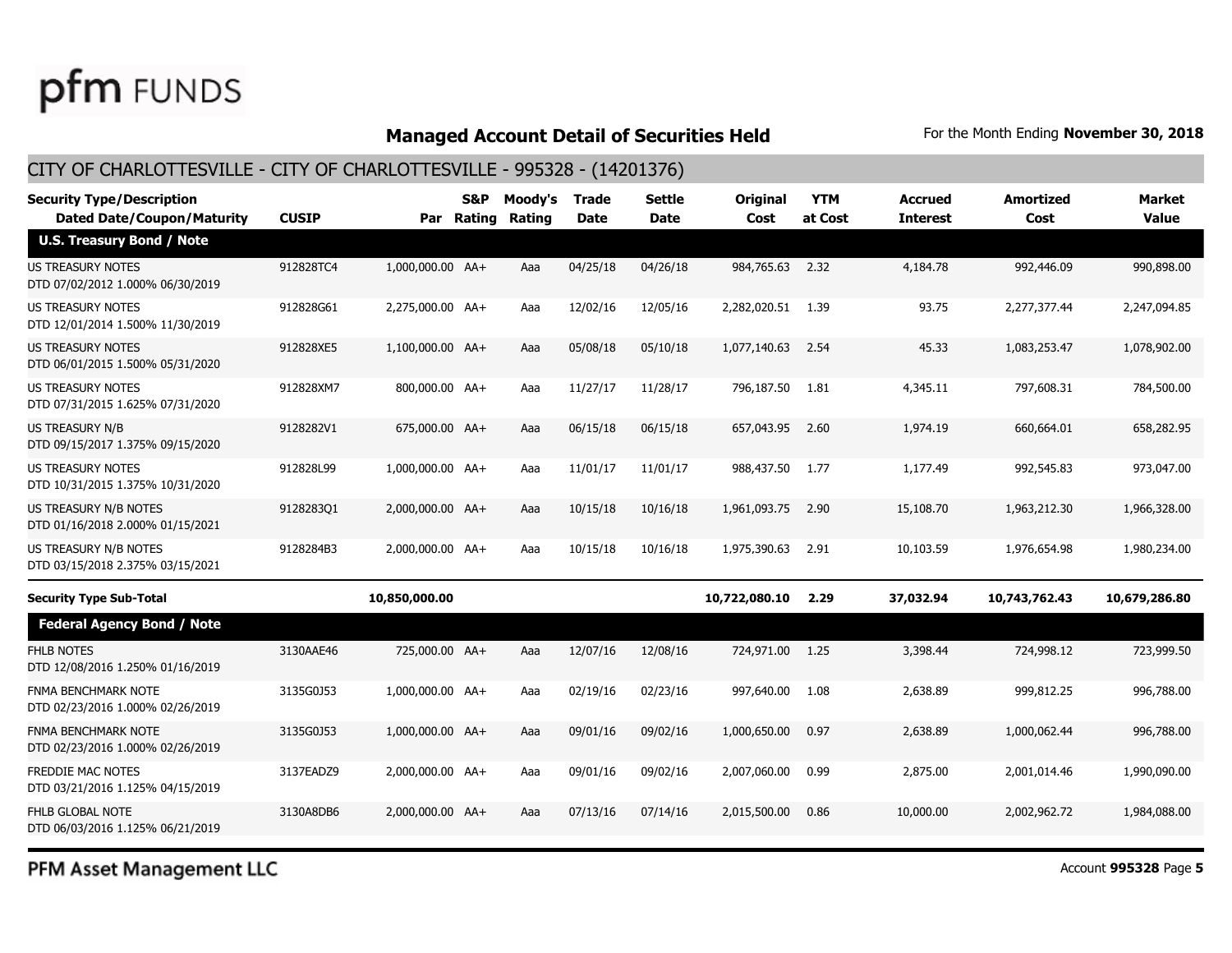#### **Managed Account Detail of Securities Held** For the Month Ending November 30, 2018

#### CITY OF CHARLOTTESVILLE - CITY OF CHARLOTTESVILLE - 995328 - (14201376) **Dated Date/Coupon/Maturity CUSIP Rating Rating Date Date Cost at Cost Interest Cost Value Security Type/Description S&P Moody's Trade Settle Original YTM Accrued Amortized Market Par Federal Agency Bond / Note** FHLMC REFERENCE NOTE DTD 07/20/2016 0.875% 07/19/2019 3137EAEB1 1,000,000.00 AA+ Aaa 07/19/16 07/20/16 997,580.00 0.96 3,208.33 999,483.03 989,084.00 FNMA BENCHMARK NOTE DTD 08/02/2016 0.875% 08/02/2019 3135G0N33 950,000.00 AA+ Aaa 07/29/16 08/02/16 948,404.00 0.93 2,747.74 949,640.13 938,752.00 FNMA NOTES DTD 09/02/2016 1.000% 08/28/2019 3135G0P49 2,000,000.00 AA+ Aaa 08/31/16 09/02/16 1,996,880.00 1.05 5,166.67 1,999,216.84 1,975,578.00 FHLB GLOBAL NOTES DTD 09/09/2016 1.000% 09/26/2019 3130A9EP2 200,000.00 AA+ Aaa 10/18/16 10/19/16 199,794.00 1.04 361.11 199,941.98 197,252.00 FANNIE MAE GLOBAL NOTES DTD 10/25/2016 1.000% 10/24/2019 3135G0R39 2,000,000.00 AA+ Aaa 12/02/16 12/05/16 1,974,420.00 1.45 2,055.56 1,991,937.48 1,969,174.00 FANNIE MAE NOTES DTD 04/13/2018 2.500% 04/13/2021 3135G0U27 1,000,000.00 AA+ Aaa 06/15/18 06/15/18 993,710.00 2.73 3,333.33 994,720.58 990,599.00 **Security Type Sub-Total 13,875,000.00 13,856,609.00 1.18 38,423.96 13,863,790.03 13,752,192.50 Corporate Note** BERKSHIRE HATHAWAY INC NOTES DTD 03/15/2016 1.700% 03/15/2019 084664CG4 80,000.00 AA Aa2 03/08/16 03/15/16 79,939.20 1.73 287.11 79,994.02 79,757.44 APPLE INC CORP NOTES DTD 08/04/2016 1.100% 08/02/2019 037833CB4 450,000.00 AA+ Aa1 07/28/16 08/04/16 449,550.00 1.13 1,608.75 449,898.13 444,740.85 WESTPAC BANKING CORP NOTES DTD 08/19/2016 1.600% 08/19/2019 961214CY7 800,000.00 AA- Aa3 08/11/16 08/19/16 799,856.00 1.61 3,626.67 799,964.99 791,312.80 TOYOTA MOTOR CORP NOTES DTD 10/18/2016 1.550% 10/18/2019 89236TDH5 550,000.00 AA- Aa3 10/13/16 10/18/16 549,725.00 1.57 1,018.26 549,917.98 543,552.35 EXXON MOBIL (CALLABLE) CORP NOTE DTD 03/06/2015 1.912% 03/06/2020 30231GAG7 750,000.00 AA+ Aaa 07/13/17 07/18/17 753,000.00 1.76 3,385.83 751,410.01 739,539.00 TOYOTA MOTOR CREDIT CORP DTD 04/17/2017 1.950% 04/17/2020 89236TDU6 450,000.00 AA- Aa3 07/13/17 07/18/17 450,832.50 1.88 1,072.50 450,425.34 443,551.50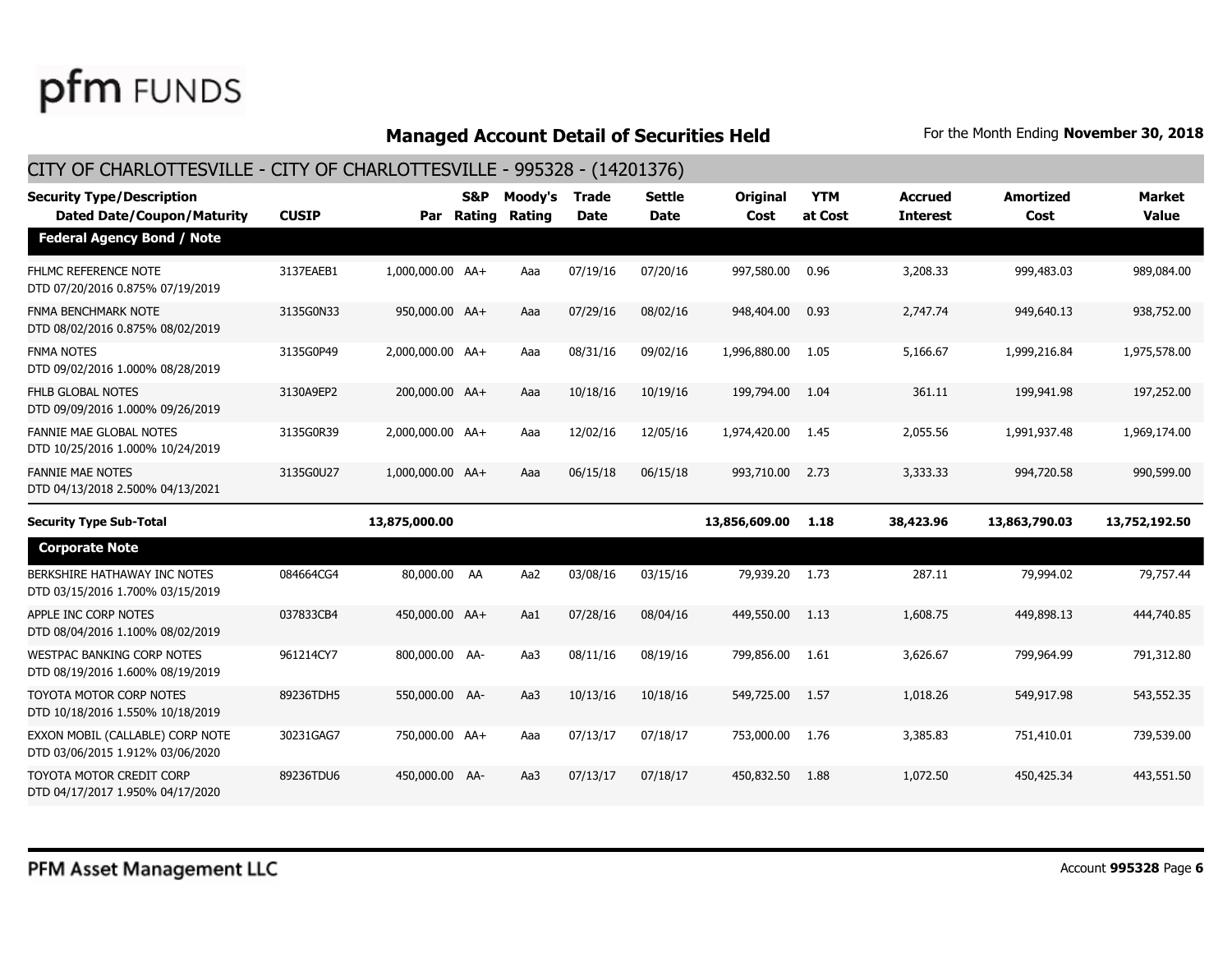### **Managed Account Detail of Securities Held** For the Month Ending November 30, 2018

| <b>Security Type/Description</b><br><b>Dated Date/Coupon/Maturity</b>              | <b>CUSIP</b> |                  | S&P<br>Par Rating | Moody's<br>Rating | <b>Trade</b><br><b>Date</b> | Settle<br>Date | <b>Original</b><br>Cost | <b>YTM</b><br>at Cost | Accrued<br><b>Interest</b> | <b>Amortized</b><br>Cost | Market<br><b>Value</b> |
|------------------------------------------------------------------------------------|--------------|------------------|-------------------|-------------------|-----------------------------|----------------|-------------------------|-----------------------|----------------------------|--------------------------|------------------------|
| <b>Corporate Note</b>                                                              |              |                  |                   |                   |                             |                |                         |                       |                            |                          |                        |
| TORONTO-DOMINION BANK<br>DTD 09/17/2018 3.150% 09/17/2020                          | 89114QC71    | 800,000.00 AA-   |                   | Aa1               | 09/10/18                    | 09/17/18       | 799,832.00              | 3.16                  | 5,180.00                   | 799,848.86               | 798,865.60             |
| BERKSHIRE HATHAWAY FIN GLOBAL NOTES<br>DTD 10/15/2013 2.900% 10/15/2020            | 084664BZ3    | 800,000.00 AA    |                   | Aa2               | 08/11/17                    | 08/16/17       | 828,088.00              | 1.75                  | 2,964.44                   | 816,811.12               | 799,244.00             |
| THE PROCTER & GAMBLE CO CORP NOTES<br>DTD 10/25/2017 1.900% 10/23/2020             | 742718FA2    | 255,000.00 AA-   |                   | Aa3               | 10/23/17                    | 10/25/17       | 254,609.85              | 1.95                  | 511.42                     | 254,750.51               | 249,612.87             |
| JOHNSON & JOHNSON CORP NOTE<br>DTD 11/10/2017 1.950% 11/10/2020                    | 478160CH5    | 215,000.00 AAA   |                   | Aaa               | 11/08/17                    | 11/10/17       | 214,769.95              | 1.99                  | 244.56                     | 214,849.57               | 210,862.97             |
| APPLE INC CORP NOTES<br>DTD 02/23/2016 2.250% 02/23/2021                           | 037833BS8    | 325,000.00 AA+   |                   | Aa1               | 10/15/18                    | 10/17/18       | 318,701.50              | 3.11                  | 1,990.63                   | 319,020.83               | 318,559.15             |
| MICROSOFT CORP (CALLABLE) NOTE<br>DTD 02/12/2015 2.375% 02/12/2022                 | 594918BA1    | 750,000.00 AAA   |                   | Aaa               | 11/05/18                    | 11/07/18       | 729,495.00              | 3.26                  | 5,393,23                   | 729,897.98               | 731.041.50             |
| <b>Security Type Sub-Total</b>                                                     |              | 6,225,000.00     |                   |                   |                             |                | 6,228,399.00            | 2.13                  | 27,283.40                  | 6,216,789.34             | 6,150,640.03           |
| <b>Commercial Paper</b>                                                            |              |                  |                   |                   |                             |                |                         |                       |                            |                          |                        |
| MUFG BANK LTD/NY COMM PAPER<br>DTD 08/06/2018 0.000% 01/03/2019                    | 62479MN33    | 975,000.00 A-1   |                   | $P-1$             | 08/06/18                    | 08/06/18       | 965,371.88              | 2.39                  | 0.00                       | 972,881.81               | 972,787.73             |
| BANK OF MONTREAL CHICAGO COMM<br><b>PAPER</b><br>DTD 05/22/2018 0.000% 02/15/2019  | 06366HPF8    | 1,000,000.00 A-1 |                   | $P-1$             | 05/22/18                    | 05/22/18       | 981,244.72              | 2.56                  | 0.00                       | 994,701.11               | 994,392.00             |
| BNP PARIBAS NY BRANCH COMM PAPER<br>DTD 06/18/2018 0.000% 02/19/2019               | 09659CPK8    | 1,200,000.00 A-1 |                   | $P-1$             | 07/17/18                    | 07/17/18       | 1,182,712.33            | 2.42                  | 0.00                       | 1,193,626,67             | 1,193,215,20           |
| JP MORGAN SECURITIES LLC COMM PAPER<br>DTD 10/04/2018 0.000% 07/01/2019            | 46640OU17    | 1,000,000.00 A-1 |                   | $P-1$             | 10/16/18                    | 10/16/18       | 980,363.33              | 2.79                  | 0.00                       | 983,864.44               | 982,676.00             |
| CANADIAN IMPERIAL HOLDING COMM<br><b>PAPER</b><br>DTD 11/01/2018 0.000% 07/29/2019 | 13607FUV6    | 1,000,000.00 A-1 |                   | $P-1$             | 11/01/18                    | 11/01/18       | 978,475.00              | 2.93                  | 0.00                       | 980,866.67               | 980,392.00             |
| <b>Security Type Sub-Total</b>                                                     |              | 5,175,000.00     |                   |                   |                             |                | 5,088,167.26            | 2.61                  | 0.00                       | 5,125,940.70             | 5,123,462.93           |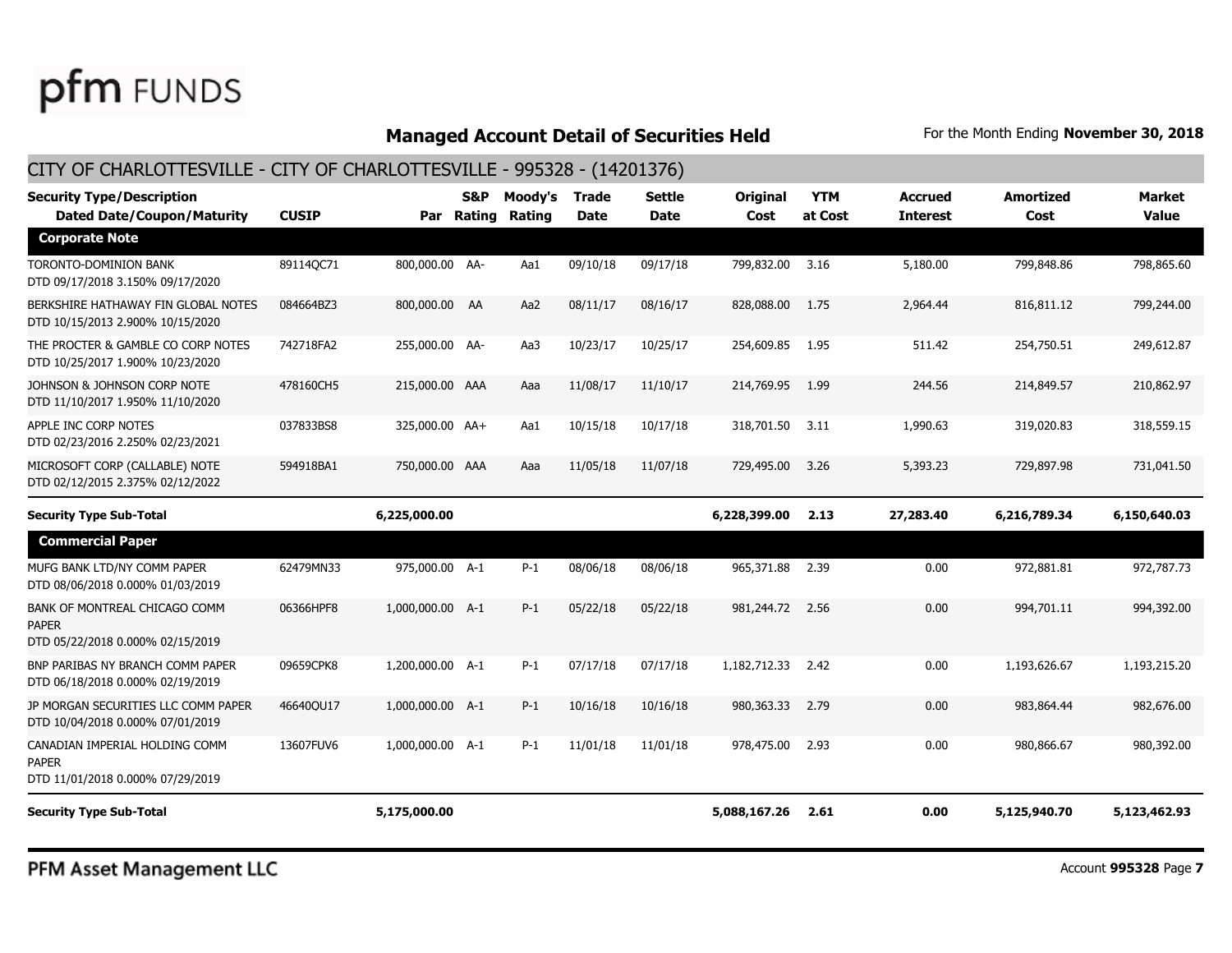#### **Managed Account Detail of Securities Held** For the Month Ending November 30, 2018

#### CITY OF CHARLOTTESVILLE - CITY OF CHARLOTTESVILLE - 995328 - (14201376) **Dated Date/Coupon/Maturity CUSIP Rating Rating Date Date Cost at Cost Interest Cost Value Security Type/Description S&P Moody's Trade Settle Original YTM Accrued Amortized Market Par Certificate of Deposit** MIZUHO BANK LTD/NY CERT DEPOS DTD 08/15/2018 2.450% 02/11/2019 60700AP81 975,000.00 A-1 P-1 08/14/18 08/15/18 975,000.00 2.45 7,166.25 975,000.00 974,038.92 GOLDMAN SACHS BANK USA CERT DEPOS DTD 08/13/2018 2.800% 08/05/2019 40054PAE5 1,200,000.00 A-1 P-1 08/10/18 08/13/18 1,200,000.00 2.80 10,266.67 1,200,000.00 1,198,124.11 SWEDBANK (NEW YORK) CERT DEPOS DTD 11/17/2017 2.270% 11/16/2020 87019U6D6 1,000,000.00 AA- Aa2 11/16/17 11/17/17 1,000,000.00 2.30 945.83 1,000,000.00 978,728.00 **Security Type Sub-Total 3,175,000.00 3,175,000.00 2.54 18,378.75 3,175,000.00 3,150,891.03 Managed Account Sub-Total 39,300,000.00 39,070,255.36 1.94 121,119.05 39,125,282.50 38,856,473.29 Money Market Mutual Fund** PFM Funds - Govt Select, Instl Cl and the Club 2,644,179.36 AAAm NR 2,644,179.36 2,644,179.36 2,644,179.36 2,644,179.36 2,644,179.36 2,644,179.36 2,644,179.36 **Money Market Sub-Total 2,644,179.36 2,644,179.36 0.00 2,644,179.36 2,644,179.36 \$41,944,179.36 \$41,714,434.72 1.94% \$121,119.05 \$41,769,461.86 \$41,500,652.65 \$41,621,771.70 \$121,119.05 Total Investments Accrued Interest Securities Sub-Total**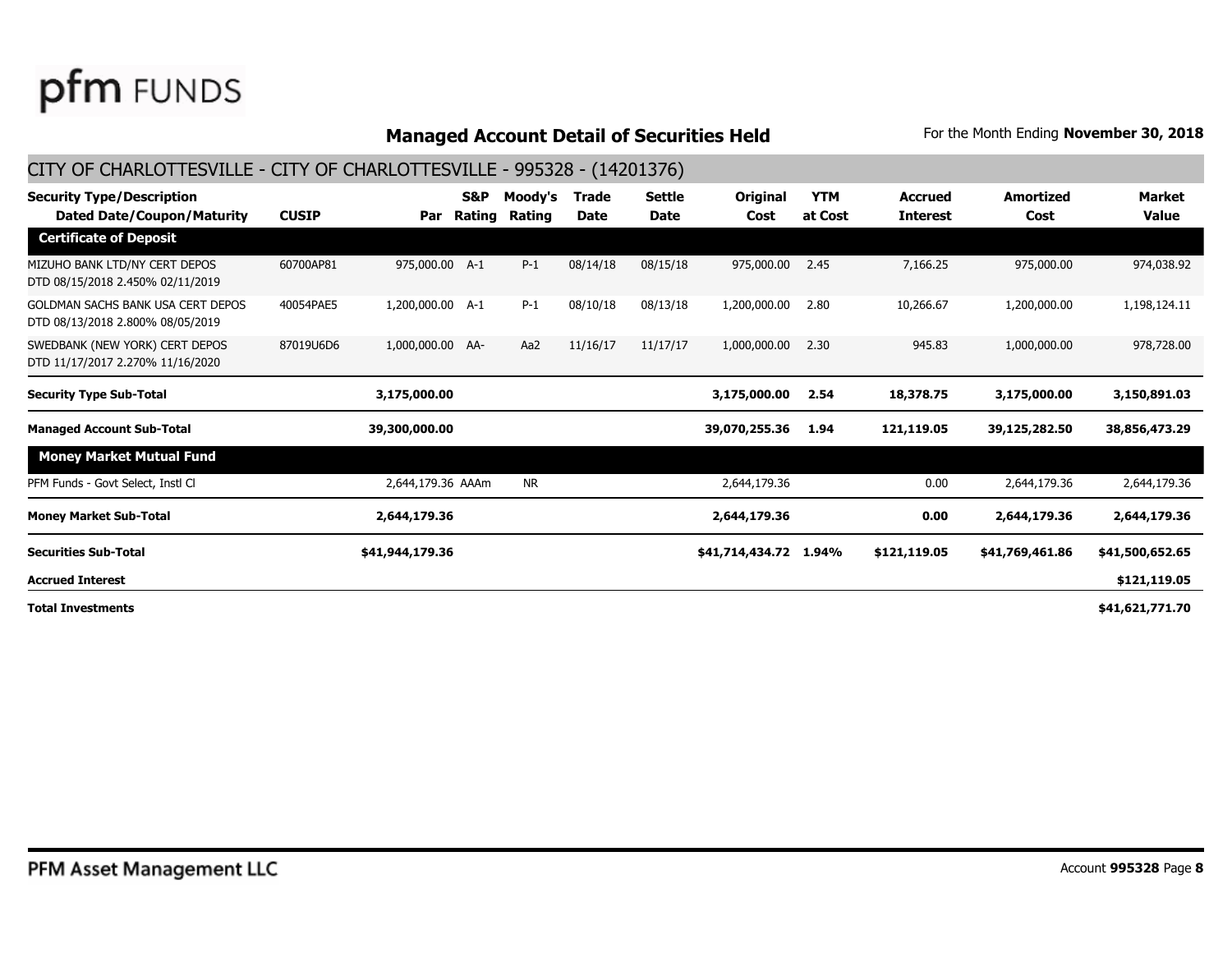### **Managed Account Fair Market Value & Analytics** For the Month Ending November 30, 2018

| <b>Security Type/Description</b>                             |              |                       |                     | <b>Next Call</b> | <b>Market</b> | <b>Market</b> | Unreal G/L     | Unreal G/L        | <b>Effective</b> | <b>Duration YTM</b> |      |
|--------------------------------------------------------------|--------------|-----------------------|---------------------|------------------|---------------|---------------|----------------|-------------------|------------------|---------------------|------|
| <b>Dated Date/Coupon/Maturity</b>                            | <b>CUSIP</b> | Par                   | <b>Broker</b>       | <b>Date</b>      | <b>Price</b>  | <b>Value</b>  | <b>On Cost</b> | <b>Amort Cost</b> | <b>Duration</b>  | to Worst at Mkt     |      |
| <b>U.S. Treasury Bond / Note</b>                             |              |                       |                     |                  |               |               |                |                   |                  |                     |      |
| <b>US TREASURY NOTES</b><br>DTD 07/02/2012 1.000% 06/30/2019 | 912828TC4    | 1,000,000.00 JPM_CHAS |                     |                  | 99.09         | 990,898.00    | 6,132.37       | (1,548.09)        | 0.57             | 0.57                | 2.58 |
| US TREASURY NOTES<br>DTD 12/01/2014 1.500% 11/30/2019        | 912828G61    | 2,275,000.00 MORGANST |                     |                  | 98.77         | 2,247,094.85  | (34, 925.66)   | (30, 282.59)      | 0.98             | 0.98                | 2.75 |
| US TREASURY NOTES<br>DTD 06/01/2015 1.500% 05/31/2020        | 912828XE5    | 1,100,000.00 JPM CHAS |                     |                  | 98.08         | 1,078,902.00  | 1,761.37       | (4,351.47)        | 1.47             | 1.47                | 2.81 |
| <b>US TREASURY NOTES</b><br>DTD 07/31/2015 1.625% 07/31/2020 | 912828XM7    | 800,000.00 MERRILL    |                     |                  | 98.06         | 784,500.00    | (11,687.50)    | (13, 108.31)      | 1.62             | 1.62                | 2.82 |
| <b>US TREASURY N/B</b><br>DTD 09/15/2017 1.375% 09/15/2020   | 9128282V1    |                       | 675,000.00 JPM_CHAS |                  | 97.52         | 658,282.95    | 1,239.00       | (2,381.06)        | 1.74             | 1.74                | 2.80 |
| <b>US TREASURY NOTES</b><br>DTD 10/31/2015 1.375% 10/31/2020 | 912828L99    | 1,000,000.00 JPM_CHAS |                     |                  | 97.30         | 973,047.00    | (15,390.50)    | (19, 498.83)      | 1.87             | 1.87                | 2.83 |
| US TREASURY N/B NOTES<br>DTD 01/16/2018 2.000% 01/15/2021    | 912828301    | 2,000,000.00 MERRILL  |                     |                  | 98.32         | 1,966,328.00  | 5,234.25       | 3,115.70          | 2.05             | 2.05                | 2.82 |
| US TREASURY N/B NOTES<br>DTD 03/15/2018 2.375% 03/15/2021    | 9128284B3    | 2,000,000.00 MERRILL  |                     |                  | 99.01         | 1,980,234.00  | 4,843.37       | 3,579.02          | 2.20             | 2.20                | 2.82 |
| <b>Security Type Sub-Total</b>                               |              | 10,850,000.00         |                     |                  |               | 10,679,286.80 | (42,793.30)    | (64, 475.63)      | 1.59             | 1.59                | 2.78 |
| <b>Federal Agency Bond / Note</b>                            |              |                       |                     |                  |               |               |                |                   |                  |                     |      |
| <b>FHLB NOTES</b><br>DTD 12/08/2016 1.250% 01/16/2019        | 3130AAE46    | 725,000.00 BAML       |                     |                  | 99.86         | 723,999.50    | (971.50)       | (998.62)          | 0.13             | 0.13                | 2.32 |
| FNMA BENCHMARK NOTE<br>DTD 02/23/2016 1.000% 02/26/2019      | 3135G0J53    | 1,000,000.00 JPMCHASE |                     |                  | 99.68         | 996,788.00    | (852.00)       | (3,024.25)        | 0.24             | 0.24                | 2.35 |
| FNMA BENCHMARK NOTE<br>DTD 02/23/2016 1.000% 02/26/2019      | 3135G0J53    | 1,000,000.00 RBS_SEC  |                     |                  | 99.68         | 996,788.00    | (3,862.00)     | (3,274.44)        | 0.24             | 0.24                | 2.35 |
| <b>FREDDIE MAC NOTES</b><br>DTD 03/21/2016 1.125% 04/15/2019 | 3137EADZ9    | 2,000,000.00 RBS_SEC  |                     |                  | 99.50         | 1,990,090.00  | (16,970.00)    | (10, 924.46)      | 0.37             | 0.37                | 2.46 |
| <b>FHLB GLOBAL NOTE</b><br>DTD 06/03/2016 1.125% 06/21/2019  | 3130A8DB6    | 2,000,000.00 MERRILL  |                     |                  | 99.20         | 1,984,088.00  | (31, 412.00)   | (18, 874.72)      | 0.55             | 0.55                | 2.57 |
| FHLMC REFERENCE NOTE<br>DTD 07/20/2016 0.875% 07/19/2019     | 3137EAEB1    | 1,000,000.00 TD SEC U |                     |                  | 98.91         | 989,084.00    | (8,496.00)     | (10, 399.03)      | 0.63             | 0.63                | 2.62 |
| FNMA BENCHMARK NOTE<br>DTD 08/02/2016 0.875% 08/02/2019      | 3135G0N33    |                       | 950,000.00 GOLDMAN  |                  | 98.82         | 938,752.00    | (9,652.00)     | (10,888.13)       | 0.66             | 0.66                | 2.66 |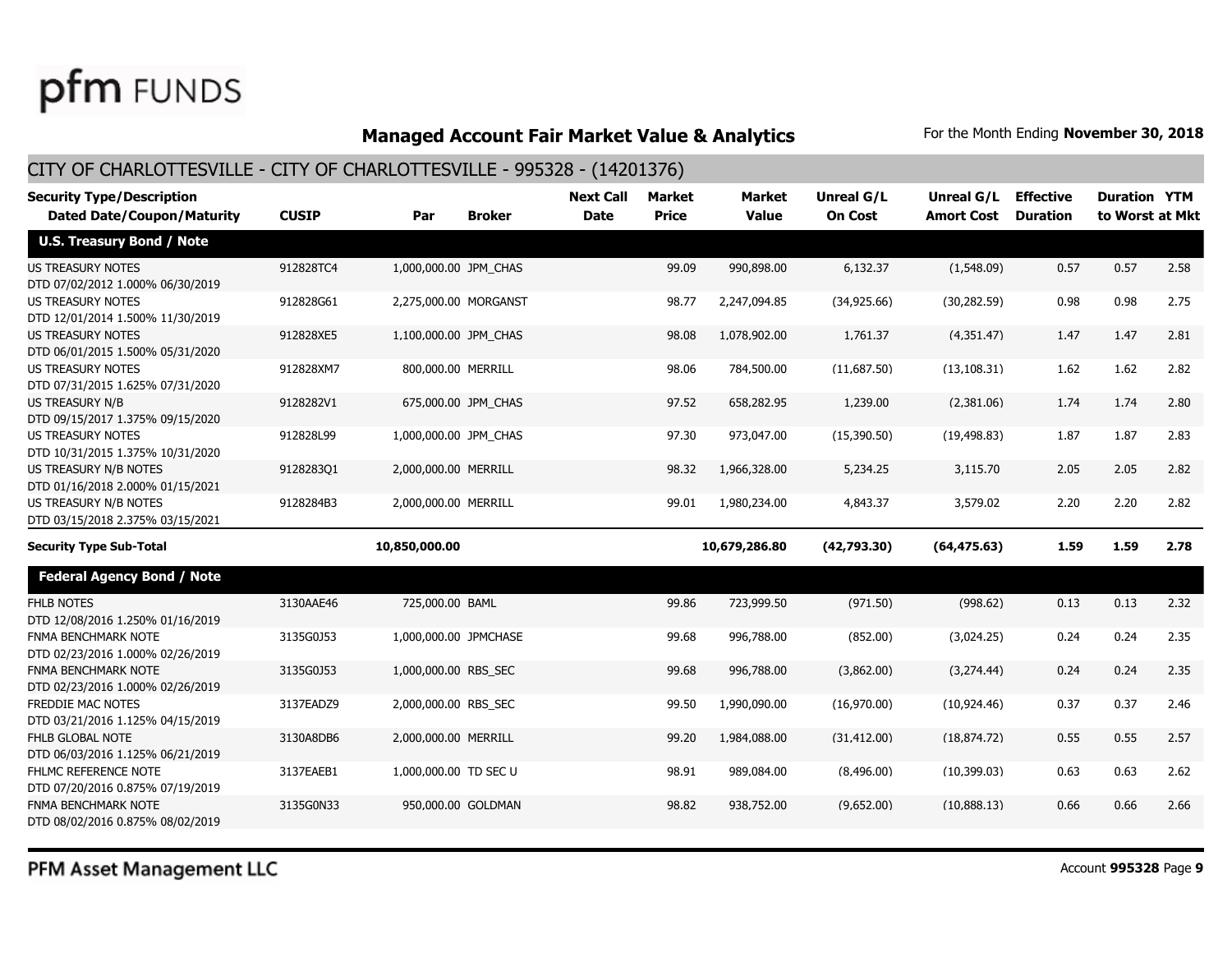### **Managed Account Fair Market Value & Analytics** For the Month Ending November 30, 2018

| <b>Security Type/Description</b><br><b>Dated Date/Coupon/Maturity</b>             | <b>CUSIP</b> | Par                   | <b>Broker</b>       | <b>Next Call</b><br><b>Date</b> | <b>Market</b><br><b>Price</b> | <b>Market</b><br>Value | Unreal G/L<br><b>On Cost</b> | Unreal G/L<br><b>Amort Cost</b> | <b>Effective</b><br><b>Duration</b> | <b>Duration YTM</b><br>to Worst at Mkt |      |
|-----------------------------------------------------------------------------------|--------------|-----------------------|---------------------|---------------------------------|-------------------------------|------------------------|------------------------------|---------------------------------|-------------------------------------|----------------------------------------|------|
| <b>Federal Agency Bond / Note</b>                                                 |              |                       |                     |                                 |                               |                        |                              |                                 |                                     |                                        |      |
| <b>FNMA NOTES</b><br>DTD 09/02/2016 1.000% 08/28/2019                             | 3135G0P49    | 2,000,000.00 GOLDMAN  |                     |                                 | 98.78                         | 1,975,578.00           | (21,302.00)                  | (23, 638.84)                    | 0.73                                | 0.73                                   | 2.67 |
| <b>FHLB GLOBAL NOTES</b><br>DTD 09/09/2016 1.000% 09/26/2019                      | 3130A9EP2    | 200,000.00 BONY       |                     |                                 | 98.63                         | 197,252.00             | (2,542.00)                   | (2,689.98)                      | 0.81                                | 0.81                                   | 2.70 |
| <b>FANNIE MAE GLOBAL NOTES</b><br>DTD 10/25/2016 1.000% 10/24/2019                | 3135G0R39    | 2,000,000.00 BARCLAYS |                     |                                 | 98.46                         | 1,969,174.00           | (5,246.00)                   | (22,763.48)                     | 0.89                                | 0.89                                   | 2.74 |
| <b>FANNIE MAE NOTES</b><br>DTD 04/13/2018 2.500% 04/13/2021                       | 3135G0U27    | 1,000,000.00 NOMURA   |                     |                                 | 99.06                         | 990,599.00             | (3, 111.00)                  | (4, 121.58)                     | 2.28                                | 2.28                                   | 2.91 |
| <b>Security Type Sub-Total</b>                                                    |              | 13,875,000.00         |                     |                                 |                               | 13,752,192.50          | (104, 416.50)                | (111, 597.53)                   | 0.67                                | 0.67                                   | 2.58 |
| <b>Corporate Note</b>                                                             |              |                       |                     |                                 |                               |                        |                              |                                 |                                     |                                        |      |
| BERKSHIRE HATHAWAY INC NOTES<br>DTD 03/15/2016 1.700% 03/15/2019                  | 084664CG4    |                       | 80,000.00 JPMCHASE  |                                 | 99.70                         | 79,757.44              | (181.76)                     | (236.58)                        | 0.29                                | 0.29                                   | 2.74 |
| APPLE INC CORP NOTES<br>DTD 08/04/2016 1.100% 08/02/2019                          | 037833CB4    |                       | 450,000.00 GOLDMAN  |                                 | 98.83                         | 444,740.85             | (4,809.15)                   | (5, 157.28)                     | 0.66                                | 0.66                                   | 2.87 |
| <b>WESTPAC BANKING CORP NOTES</b><br>DTD 08/19/2016 1.600% 08/19/2019             | 961214CY7    | 800,000.00 CITIGRP    |                     |                                 | 98.91                         | 791,312.80             | (8,543.20)                   | (8,652.19)                      | 0.70                                | 0.70                                   | 3.14 |
| TOYOTA MOTOR CORP NOTES<br>DTD 10/18/2016 1.550% 10/18/2019                       | 89236TDH5    | 550,000.00 MERRILL    |                     |                                 | 98.83                         | 543,552.35             | (6, 172.65)                  | (6,365.63)                      | 0.87                                | 0.87                                   | 2.90 |
| EXXON MOBIL (CALLABLE) CORP NOTE<br>DTD 03/06/2015 1.912% 03/06/2020              | 30231GAG7    | 750,000.00 CITIGRP    |                     | 02/06/20                        | 98.61                         | 739,539.00             | (13,461.00)                  | (11,871.01)                     | 1.22                                | 1.23                                   | 3.04 |
| TOYOTA MOTOR CREDIT CORP<br>DTD 04/17/2017 1.950% 04/17/2020                      | 89236TDU6    | 450,000.00 CANT_FIT   |                     |                                 | 98.57                         | 443,551.50             | (7,281.00)                   | (6,873.84)                      | 1.35                                | 1.35                                   | 3.02 |
| <b>TORONTO-DOMINION BANK</b><br>DTD 09/17/2018 3.150% 09/17/2020                  | 89114QC71    | 800,000.00 TD         |                     |                                 | 99.86                         | 798,865.60             | (966.40)                     | (983.26)                        | 1.72                                | 1.72                                   | 3.23 |
| BERKSHIRE HATHAWAY FIN GLOBAL<br><b>NOTES</b><br>DTD 10/15/2013 2.900% 10/15/2020 | 084664BZ3    |                       | 800,000.00 WELLS_FA |                                 | 99.91                         | 799,244.00             | (28, 844.00)                 | (17, 567.12)                    | 1.81                                | 1.81                                   | 2.95 |
| THE PROCTER & GAMBLE CO CORP NOTES<br>DTD 10/25/2017 1.900% 10/23/2020            | 742718FA2    | 255,000.00 HSBC       |                     |                                 | 97.89                         | 249,612.87             | (4,996.98)                   | (5, 137.64)                     | 1.84                                | 1.84                                   | 3.05 |
| JOHNSON & JOHNSON CORP NOTE<br>DTD 11/10/2017 1.950% 11/10/2020                   | 478160CH5    |                       | 215,000.00 JPM CHAS |                                 | 98.08                         | 210,862.97             | (3,906.98)                   | (3,986.60)                      | 1.89                                | 1.89                                   | 2.98 |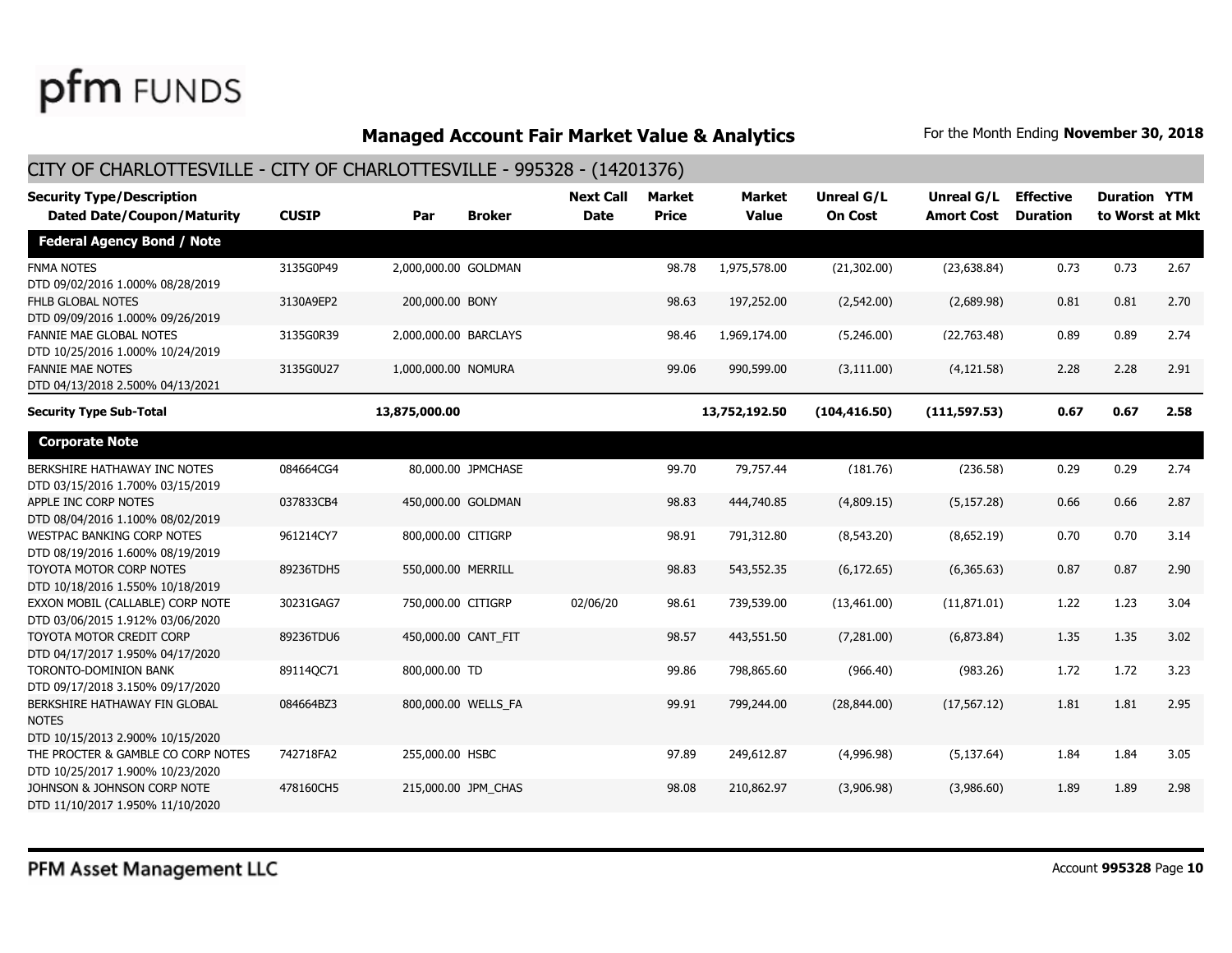#### **Managed Account Fair Market Value & Analytics** For the Month Ending November 30, 2018

#### CITY OF CHARLOTTESVILLE - CITY OF CHARLOTTESVILLE - 995328 - (14201376) **Dated Date/Coupon/Maturity CUSIP Par Broker Date Price Value On Cost Amort Cost to Worst at Mkt Security Type/Description Next Call Market Market Unreal G/L Unreal G/L Effective Duration YTM Duration Corporate Note** APPLE INC CORP NOTES 037833BS8 325,000.00 US\_BANCO 98.02 318,559.15 (142.35) (461.68) 2.14 2.14 DTD 02/23/2016 2.250% 02/23/2021 2.14 3.18 MICROSOFT CORP (CALLABLE) NOTE 594918BA1 750,000.00 US\_BANCO 01/12/22 97.47 731,041.50 1,546.50 1,143.52 3.01 3.03 DTD 02/12/2015 2.375% 02/12/2022 3.01 3.21 **Security Type Sub-Total 6,225,000.00 6,150,640.03 (77,758.97) (66,149.31) 1.53 1.53 3.06 Commercial Paper** MUFG BANK LTD/NY COMM PAPER 62479MN33 975,000.00 MITSU 99.77 99.77 972.787.73 7.415.85 (94.08) 0.09 0.09 DTD 08/06/2018 0.000% 01/03/2019 0.09 2.41 BANK OF MONTREAL CHICAGO COMM 06366HPF8 1,000,000.00 BMO 99.44 994,392.00 13,147.28 (309.11) 0.21 0.21 0.21 PAPER DTD 05/22/2018 0.000% 02/15/2019 0.21 2.64 BNP PARIBAS NY BRANCH COMM PAPER 09659CPK8 1,200,000.00 BNP\_PARI 99.43 1,193,215.20 10,502.87 (411.47) 0.22 DTD 06/18/2018 0.000% 02/19/2019 0.22 2.53 JP MORGAN SECURITIES LLC COMM PAPER 46640QU17 1,000,000.00 JPM\_CHAS 98.27 982,676.00 2,312.67 (1,188.44) 0.58 DTD 10/04/2018 0.000% 07/01/2019 0.58 2.98 CANADIAN IMPERIAL HOLDING COMM 13607FUV6 1,000,000.00 CIBC 98.04 980,392.00 1,917.00 (474.67) 0.65 PAPER DTD 11/01/2018 0.000% 07/29/2019 0.65 2.99 **Security Type Sub-Total 5,175,000.00 5,123,462.93 35,295.67 (2,477.77) 0.34 0.34 2.70 Certificate of Deposit** MIZUHO BANK LTD/NY CERT DEPOS 60700AP81 975,000.00 MIZUHO 99.90 99.90 974,038.92 (961.08) 99.90 974,038.92 (961.08) DTD 08/15/2018 2.450% 02/11/2019 0.20 2.66 GOLDMAN SACHS BANK USA CERT DEPOS 40054PAE5 1,200,000.00 GOLDMAN 99.84 1,198,124.11 (1,875.89) (1,875.89) 0.66 0.66 DTD 08/13/2018 2.800% 08/05/2019 0.66 3.01 SWEDBANK (NEW YORK) CERT DEPOS 87019U6D6 1,000,000.00 MERRILL 97.87 97.87 978,728.00 (21,272.00) (21,272.00) 1.90 1.90 DTD 11/17/2017 2.270% 11/16/2020 1.90 3.43 **Security Type Sub-Total 3,175,000.00 3,150,891.03 (24,108.97) (24,108.97) 0.90 0.90 3.03 Managed Account Sub-Total 39,300,000.00 38,856,473.29 (213,782.07) (268,809.21) 1.04 1.04 2.77**

PFM Asset Management LLC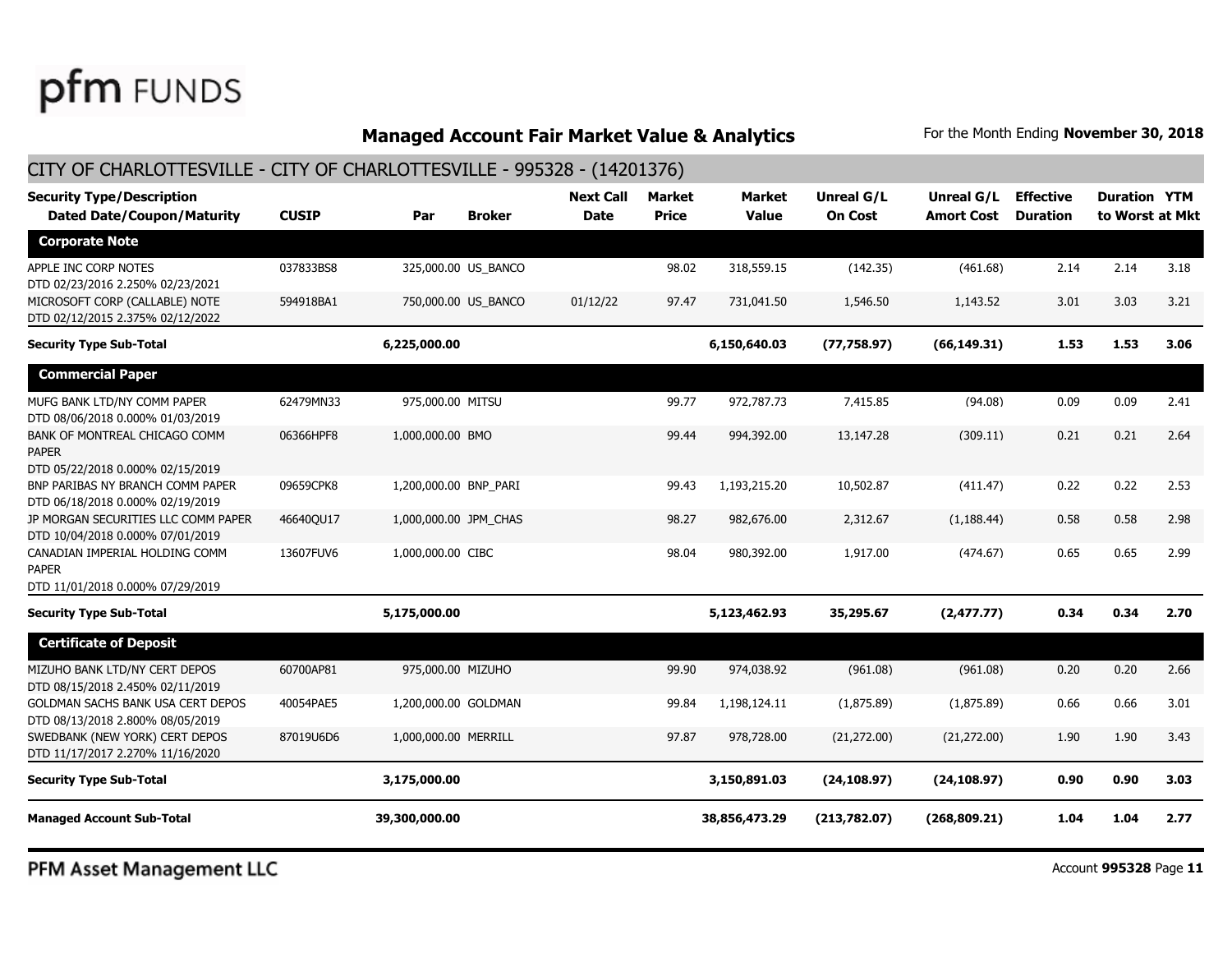### **Managed Account Fair Market Value & Analytics** For the Month Ending November 30, 2018

#### CITY OF CHARLOTTESVILLE - CITY OF CHARLOTTESVILLE - 995328 - (14201376) **Dated Date/Coupon/Maturity CUSIP Par Broker Date Price Value On Cost Amort Cost to Worst at Mkt Security Type/Description Next Call Market Market Unreal G/L Unreal G/L Effective Duration YTM Duration Money Market Mutual Fund** PFM Funds - Govt Select, Instl Cl and the Club 2004,179.36 2,644,179.36 1.00 2,644,179.36 0.00 0.00 0.00 0.00 0.00 **Money Market Sub-Total 2,644,179.36 2,644,179.36 0.00 0.00 0.00 0.00 Total Investments \$41,621,771.70 \$121,119.05 \$41,500,652.65 Accrued Interest Securities Sub-Total \$41,944,179.36 (\$213,782.07) (\$268,809.21) 1.04 1.04 2.77%**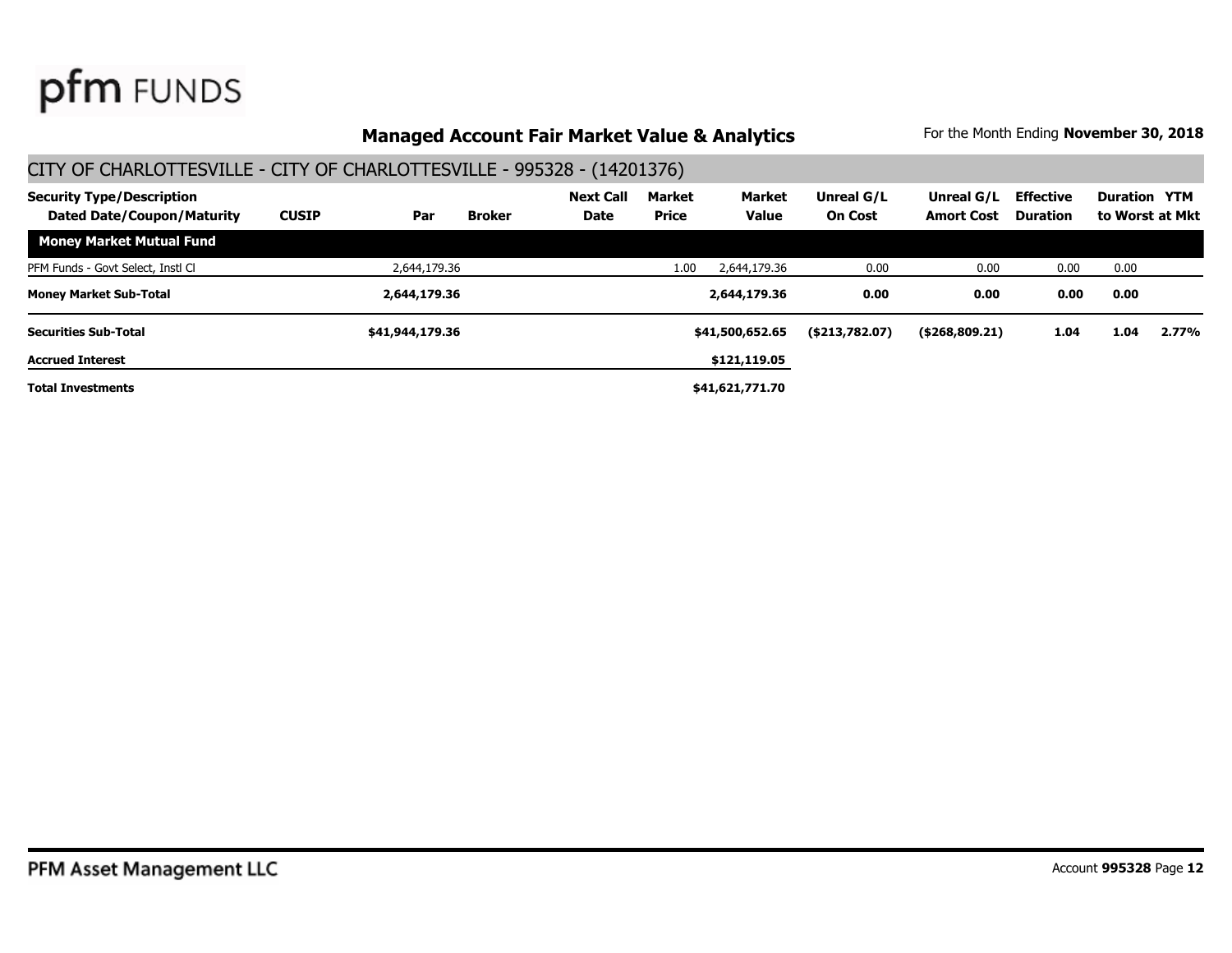**Managed Account Security Transactions & Interest** For the Month Ending November 30, 2018

| CITY OF CHARLOTTESVILLE - CITY OF CHARLOTTESVILLE - 995328 - (14201376) |                                          |                                                                                                        |              |              |                                     |                                   |                |                             |                                          |                |  |
|-------------------------------------------------------------------------|------------------------------------------|--------------------------------------------------------------------------------------------------------|--------------|--------------|-------------------------------------|-----------------------------------|----------------|-----------------------------|------------------------------------------|----------------|--|
| <b>Trade</b>                                                            | <b>Transaction Type</b><br><b>Settle</b> | <b>Security Description</b>                                                                            | <b>CUSIP</b> | Par          | <b>Principal</b><br><b>Proceeds</b> | <b>Accrued</b><br><b>Interest</b> | <b>Total</b>   | <b>Realized G/L</b><br>Cost | <b>Realized G/L</b><br><b>Amort Cost</b> | Sale<br>Method |  |
| <b>BUY</b>                                                              |                                          |                                                                                                        |              |              |                                     |                                   |                |                             |                                          |                |  |
| 11/01/18                                                                | 11/01/18                                 | CANADIAN IMPERIAL HOLDING COMM<br><b>PAPER</b>                                                         | 13607FUV6    | 1,000,000.00 | (978, 475.00)                       | 0.00                              | (978, 475.00)  |                             |                                          |                |  |
| 11/05/18                                                                | 11/07/18                                 | DTD 11/01/2018 0.000% 07/29/2019<br>MICROSOFT CORP (CALLABLE) NOTE<br>DTD 02/12/2015 2.375% 02/12/2022 | 594918BA1    | 750,000.00   | (729, 495.00)                       | (4,205.73)                        | (733, 700.73)  |                             |                                          |                |  |
|                                                                         | <b>Transaction Type Sub-Total</b>        |                                                                                                        |              | 1,750,000.00 | (1,707,970.00)                      | (4, 205.73)                       | (1,712,175.73) |                             |                                          |                |  |
| <b>INTEREST</b>                                                         |                                          |                                                                                                        |              |              |                                     |                                   |                |                             |                                          |                |  |
| 11/03/18                                                                | 11/03/18                                 | MICROSOFT CORP NOTES<br>DTD 11/03/2015 1.300% 11/03/2018                                               | 594918BF0    | 735,000.00   | 0.00                                | 4,777.50                          | 4,777.50       |                             |                                          |                |  |
| 11/10/18                                                                | 11/10/18                                 | JOHNSON & JOHNSON CORP NOTE<br>DTD 11/10/2017 1.950% 11/10/2020                                        | 478160CH5    | 215,000.00   | 0.00                                | 2,096.25                          | 2,096.25       |                             |                                          |                |  |
| 11/16/18                                                                | 11/16/18                                 | <b>CHEVRON CORP CORP NOTES</b><br>DTD 11/17/2015 1.790% 11/16/2018                                     | 166764BA7    | 700,000.00   | 0.00                                | 6,265.00                          | 6,265.00       |                             |                                          |                |  |
| 11/16/18                                                                | 11/16/18                                 | SWEDBANK (NEW YORK) CERT DEPOS<br>DTD 11/17/2017 2.270% 11/16/2020                                     | 87019U6D6    | 1,000,000.00 | 0.00                                | 11,602.22                         | 11,602.22      |                             |                                          |                |  |
| 11/30/18                                                                | 11/30/18                                 | <b>US TREASURY NOTES</b><br>DTD 12/01/2014 1.500% 11/30/2019                                           | 912828G61    | 2,275,000.00 | 0.00                                | 17,062.50                         | 17,062.50      |                             |                                          |                |  |
| 11/30/18                                                                | 11/30/18                                 | NORDEA BANK FINLAND NY CD<br>DTD 12/05/2016 1.760% 11/30/2018                                          | 65558LWA6    | 800,000.00   | 0.00                                | 7,196.44                          | 7,196.44       |                             |                                          |                |  |
| 11/30/18                                                                | 11/30/18                                 | <b>US TREASURY NOTES</b><br>DTD 06/01/2015 1.500% 05/31/2020                                           | 912828XE5    | 1,100,000.00 | 0.00                                | 8,250.00                          | 8,250.00       |                             |                                          |                |  |
|                                                                         | <b>Transaction Type Sub-Total</b>        |                                                                                                        |              | 6,825,000.00 | 0.00                                | 57,249.91                         | 57,249.91      |                             |                                          |                |  |
| <b>MATURITY</b>                                                         |                                          |                                                                                                        |              |              |                                     |                                   |                |                             |                                          |                |  |
| 11/03/18                                                                | 11/03/18                                 | MICROSOFT CORP NOTES<br>DTD 11/03/2015 1.300% 11/03/2018                                               | 594918BF0    | 735,000.00   | 735,000.00                          | 0.00                              | 735,000.00     | 735.00                      | 0.00                                     |                |  |
| 11/07/18                                                                | 11/07/18                                 | CREDIT AGRICOLE CIB NY COMM<br><b>PAPER</b><br>DTD 05/11/2018 0.000% 11/07/2018                        | 22533UL76    | 1,000,000.00 | 1,000,000.00                        | 0.00                              | 1,000,000.00   | 11,950.00                   | 0.00                                     |                |  |
| 11/16/18                                                                | 11/16/18                                 | CHEVRON CORP CORP NOTES<br>DTD 11/17/2015 1.790% 11/16/2018                                            | 166764BA7    | 700,000.00   | 700,000.00                          | 0.00                              | 700,000.00     | 0.00                        | 0.00                                     |                |  |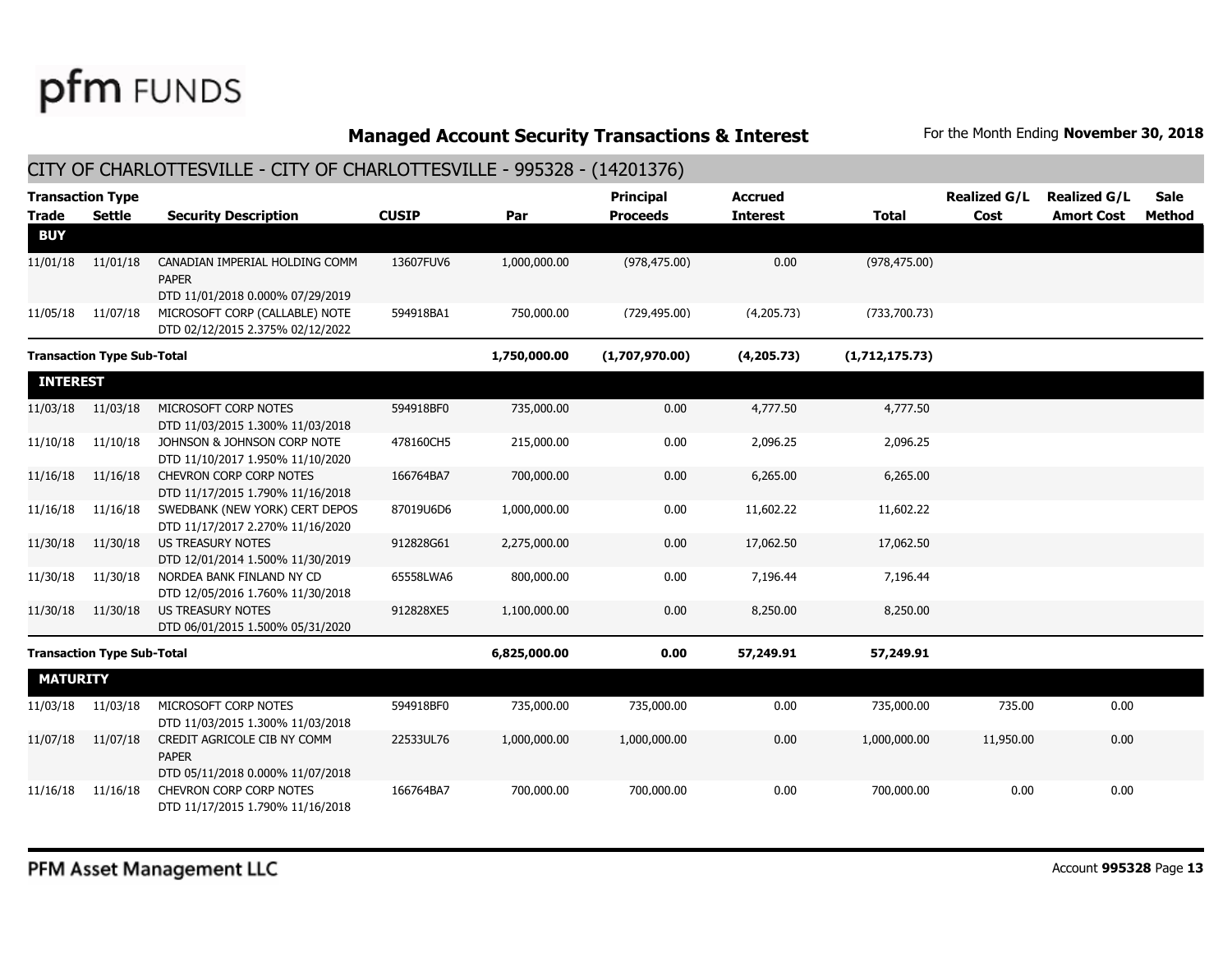### **Managed Account Security Transactions & Interest** For the Month Ending November 30, 2018

| <b>Transaction Type</b>            |                                   |                                                               |              | <b>Principal</b> | <b>Accrued</b> |                 | <b>Realized G/L</b> | <b>Realized G/L</b> | <b>Sale</b>       |        |
|------------------------------------|-----------------------------------|---------------------------------------------------------------|--------------|------------------|----------------|-----------------|---------------------|---------------------|-------------------|--------|
| <b>Trade</b>                       | Settle                            | <b>Security Description</b>                                   | <b>CUSIP</b> | Par              | Proceeds       | <b>Interest</b> | Total               | Cost                | <b>Amort Cost</b> | Method |
| <b>MATURITY</b>                    |                                   |                                                               |              |                  |                |                 |                     |                     |                   |        |
| 11/30/18                           | 11/30/18                          | NORDEA BANK FINLAND NY CD<br>DTD 12/05/2016 1.760% 11/30/2018 | 65558LWA6    | 800,000,00       | 800,000,00     | 0.00            | 800,000,00          | 0.00                | 0.00              |        |
|                                    | <b>Transaction Type Sub-Total</b> |                                                               |              | 3,235,000,00     | 3,235,000.00   | 0.00            | 3,235,000.00        | 12,685.00           | 0.00              |        |
|                                    | <b>Managed Account Sub-Total</b>  |                                                               |              |                  | 1,527,030.00   | 53,044.18       | 1,580,074.18        | 12,685.00           | 0.00              |        |
| <b>Total Security Transactions</b> |                                   |                                                               |              |                  | \$1,527,030.00 | \$53,044.18     | \$1,580,074.18      | \$12,685.00         | \$0.00            |        |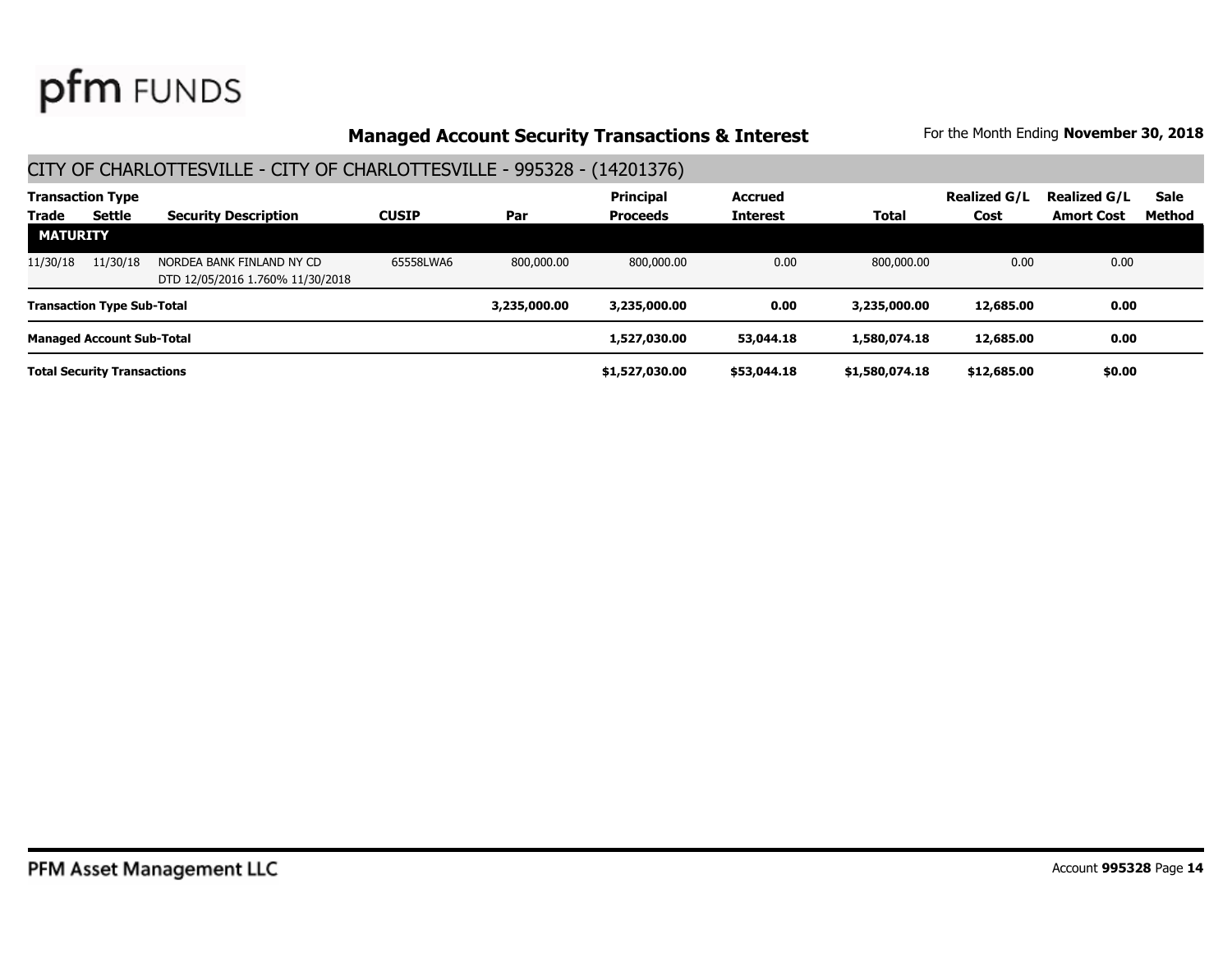**Account Statement For the Month Ending November 30, 2018** 

### CITY OF CHARLOTTESVILLE - CITY OF CHARLOTTESVILLE - 995328

| <b>Trade</b><br><b>Date</b> | <b>Settlement</b><br><b>Date</b>  | <b>Transaction Description</b>                  | Share or<br><b>Unit Price</b> | <b>Dollar Amount</b><br>of Transaction | <b>Total</b><br><b>Shares Owned</b> |
|-----------------------------|-----------------------------------|-------------------------------------------------|-------------------------------|----------------------------------------|-------------------------------------|
|                             | PFM Funds - Govt Select, Instl Cl |                                                 |                               |                                        |                                     |
| <b>Opening Balance</b>      |                                   |                                                 |                               |                                        | 1,066,009.68                        |
| 11/01/18                    | 11/01/18                          | Redemption - Principal 13607FUV6                | 1.00                          | (978, 475.00)                          | 87,534.68                           |
| 11/05/18                    | 11/05/18                          | Purchase - Interest 594918BF0                   | 1.00                          | 4,777.50                               | 92,312.18                           |
| 11/05/18                    | 11/05/18                          | Purchase - Principal 594918BF0                  | 1.00                          | 735,000.00                             | 827,312.18                          |
| 11/07/18                    | 11/07/18                          | Purchase - Principal 22533UL76                  | 1.00                          | 1,000,000.00                           | 1,827,312.18                        |
| 11/07/18                    | 11/07/18                          | Redemption - Interest 594918BA1                 | 1.00                          | (4,205.73)                             | 1,823,106.45                        |
| 11/07/18                    | 11/07/18                          | Redemption - Principal 594918BA1                | 1.00                          | (729, 495.00)                          | 1,093,611.45                        |
| 11/13/18                    | 11/13/18                          | Purchase - Interest 478160CH5                   | 1.00                          | 2,096.25                               | 1,095,707.70                        |
| 11/16/18                    | 11/16/18                          | Purchase - Interest 166764BA7                   | 1.00                          | 6,265.00                               | 1,101,972.70                        |
| 11/16/18                    | 11/16/18                          | Purchase - Interest 87019U6D6                   | 1.00                          | 11,602.22                              | 1,113,574.92                        |
| 11/16/18                    | 11/16/18                          | Purchase - Principal 166764BA7                  | 1.00                          | 700,000.00                             | 1,813,574.92                        |
| 11/27/18                    | 11/27/18                          | IP Fees October 2018                            | 1.00                          | (4,020.31)                             | 1,809,554.61                        |
| 11/27/18                    | 11/27/18                          | U.S. Bank Fees September 2018                   | 1.00                          | (142.93)                               | 1,809,411.68                        |
| 11/30/18                    | 11/30/18                          | Purchase - Interest 65558LWA6                   | 1.00                          | 7,196.44                               | 1,816,608.12                        |
| 11/30/18                    | 11/30/18                          | Purchase - Interest 912828G61                   | 1.00                          | 17,062.50                              | 1,833,670.62                        |
| 11/30/18                    | 11/30/18                          | Purchase - Interest 912828XE5                   | 1.00                          | 8,250.00                               | 1,841,920.62                        |
| 11/30/18                    | 11/30/18                          | Purchase - Principal 65558LWA6                  | 1.00                          | 800,000.00                             | 2,641,920.62                        |
| 11/30/18                    | 12/03/18                          | Accrual Income Div Reinvestment - Distributions | 1.00                          | 2,258.74                               | 2,644,179.36                        |